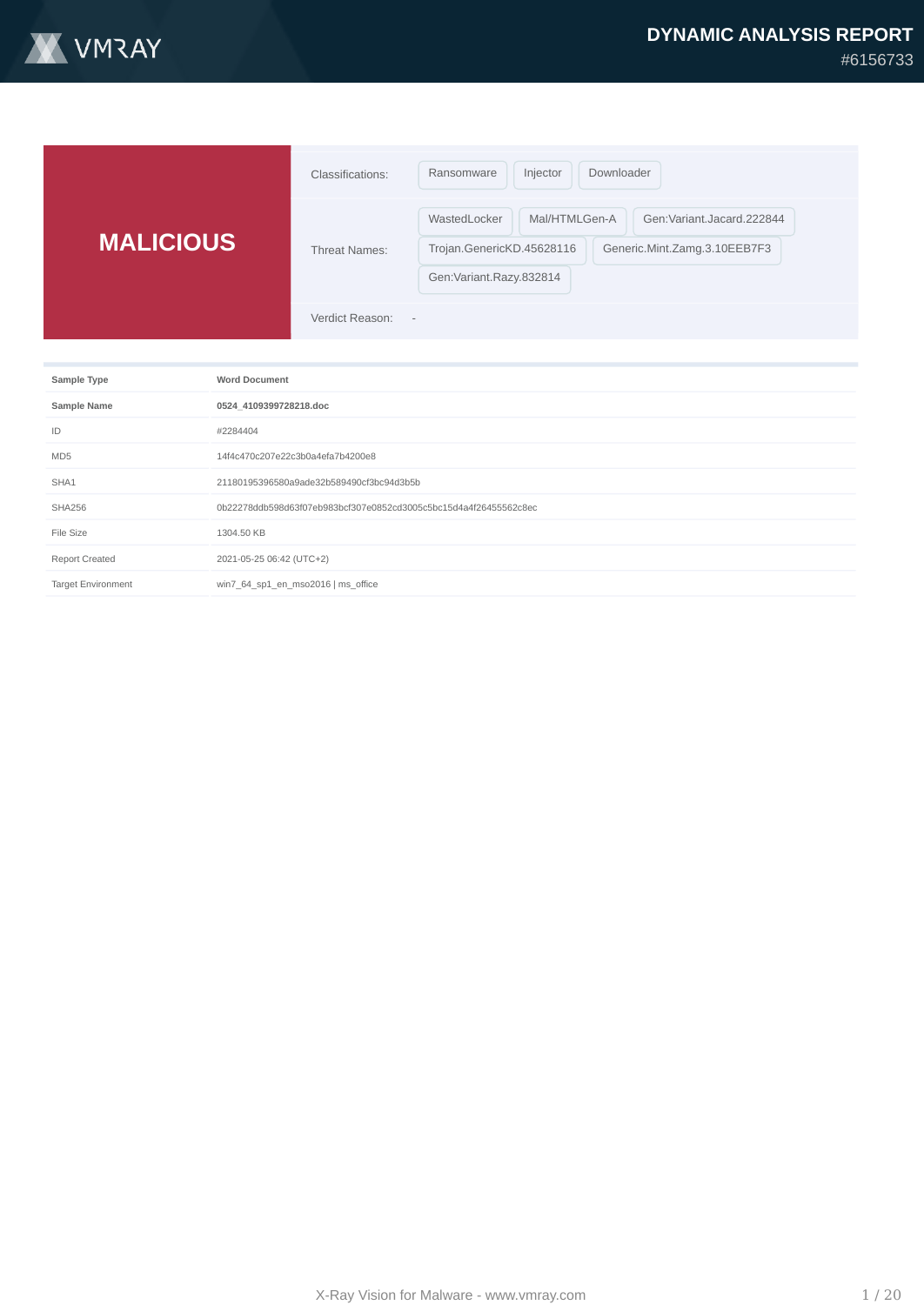

## **OVERVIEW**

**VMRay Threat Identifiers (26 rules, 47 matches)**

| Score | Category                                                                                                                                                                                                                                                                                                                                                                                                                                                                                                                                                                                                                                                                                                                                                                     | Operation                                                                                                                                                                         | Count          | Classification |  |  |  |  |  |  |
|-------|------------------------------------------------------------------------------------------------------------------------------------------------------------------------------------------------------------------------------------------------------------------------------------------------------------------------------------------------------------------------------------------------------------------------------------------------------------------------------------------------------------------------------------------------------------------------------------------------------------------------------------------------------------------------------------------------------------------------------------------------------------------------------|-----------------------------------------------------------------------------------------------------------------------------------------------------------------------------------|----------------|----------------|--|--|--|--|--|--|
| 5/5   | <b>YARA</b>                                                                                                                                                                                                                                                                                                                                                                                                                                                                                                                                                                                                                                                                                                                                                                  | Malicious content matched by YARA rules                                                                                                                                           | 1              | Ransomware     |  |  |  |  |  |  |
|       |                                                                                                                                                                                                                                                                                                                                                                                                                                                                                                                                                                                                                                                                                                                                                                              | . Rule "WastedLockerShellcode" from ruleset "Ransomware" has matched on a memory dump for (process #4) rundll32.exe.                                                              |                |                |  |  |  |  |  |  |
| 5/5   | Injection                                                                                                                                                                                                                                                                                                                                                                                                                                                                                                                                                                                                                                                                                                                                                                    | Writes into the memory of another running process                                                                                                                                 | $\mathbf{1}$   | Injector       |  |  |  |  |  |  |
|       |                                                                                                                                                                                                                                                                                                                                                                                                                                                                                                                                                                                                                                                                                                                                                                              | • (Process #4) rundll32.exe modifies memory of (process #5) svchost.exe.                                                                                                          |                |                |  |  |  |  |  |  |
| 5/5   | Injection                                                                                                                                                                                                                                                                                                                                                                                                                                                                                                                                                                                                                                                                                                                                                                    | Modifies control flow of another process                                                                                                                                          | $\mathbf{1}$   |                |  |  |  |  |  |  |
|       |                                                                                                                                                                                                                                                                                                                                                                                                                                                                                                                                                                                                                                                                                                                                                                              | • (Process #4) rundll32.exe alters context of (process #5) svchost.exe.                                                                                                           |                |                |  |  |  |  |  |  |
| 4/5   | Execution                                                                                                                                                                                                                                                                                                                                                                                                                                                                                                                                                                                                                                                                                                                                                                    | Document tries to create process                                                                                                                                                  | $\mathbf{1}$   |                |  |  |  |  |  |  |
|       | · Document creates (process #4) rundll32.exe.                                                                                                                                                                                                                                                                                                                                                                                                                                                                                                                                                                                                                                                                                                                                |                                                                                                                                                                                   |                |                |  |  |  |  |  |  |
| 4/5   | Antivirus                                                                                                                                                                                                                                                                                                                                                                                                                                                                                                                                                                                                                                                                                                                                                                    | Malicious content was detected by heuristic scan                                                                                                                                  | 8              | ÷,             |  |  |  |  |  |  |
|       | . Built-in AV detected the embedded file jax.k as "Gen:Variant.Jacard.222844".<br>. Built-in AV detected the sample itself as "Gen:Variant.Jacard.222844".<br>. "Built-in AV detected a downloaded file as "Trojan.GenericKD.45628116".<br>. Built-in AV detected "Trojan.GenericKD.45628116" in the PCAP of the analysis.<br>• Built-in AV detected "Trojan.GenericKD.45628116" in the response data of URL "gromber6.ru/6hjusfd8.exe".<br>• Built-in AV detected the dropped file c:\users\keecfmwgj\appdata\local\temp\jax.k as "Gen:Variant.Jacard.222844".<br>. "Built-in AV detected a memory dump of (process #4) rundll32.exe as "Generic.Mint.Zamg.3.10EEB7F3".<br>. "Built-in AV detected a memory dump of (process #4) rundll32.exe as "Gen:Variant.Razy.832814". |                                                                                                                                                                                   |                |                |  |  |  |  |  |  |
| 4/5   | Reputation                                                                                                                                                                                                                                                                                                                                                                                                                                                                                                                                                                                                                                                                                                                                                                   | Known malicious file                                                                                                                                                              | $\mathbf{1}$   |                |  |  |  |  |  |  |
|       |                                                                                                                                                                                                                                                                                                                                                                                                                                                                                                                                                                                                                                                                                                                                                                              | . A file which was only downloaded to memory is a known malicious file.                                                                                                           |                |                |  |  |  |  |  |  |
| 4/5   | Reputation                                                                                                                                                                                                                                                                                                                                                                                                                                                                                                                                                                                                                                                                                                                                                                   | Contacts known malicious URL                                                                                                                                                      | 1              |                |  |  |  |  |  |  |
|       |                                                                                                                                                                                                                                                                                                                                                                                                                                                                                                                                                                                                                                                                                                                                                                              | . Reputation analysis labels the URL "euvereginumet.ru/8/forum.php" which was contacted by (process #4) rundll32.exe as "Mal/HTMLGen-A".                                          |                |                |  |  |  |  |  |  |
| 4/5   | Reputation                                                                                                                                                                                                                                                                                                                                                                                                                                                                                                                                                                                                                                                                                                                                                                   | Resolves known malicious domain                                                                                                                                                   | $\overline{c}$ |                |  |  |  |  |  |  |
|       |                                                                                                                                                                                                                                                                                                                                                                                                                                                                                                                                                                                                                                                                                                                                                                              | . Reputation analysis labels the resolved domain "euvereginumet.ru" as "Mal/HTMLGen-A".<br>. Reputation analysis labels the resolved domain "sweyblidian.com" as "Mal/HTMLGen-A". |                |                |  |  |  |  |  |  |
|       | Network Connection                                                                                                                                                                                                                                                                                                                                                                                                                                                                                                                                                                                                                                                                                                                                                           | Performs DNS request                                                                                                                                                              | 1              |                |  |  |  |  |  |  |
|       |                                                                                                                                                                                                                                                                                                                                                                                                                                                                                                                                                                                                                                                                                                                                                                              | • (Process #5) svchost.exe resolves host name "sweyblidian.com" to IP "185.100.65.29".                                                                                            |                |                |  |  |  |  |  |  |
| 4I5   | Network Connection                                                                                                                                                                                                                                                                                                                                                                                                                                                                                                                                                                                                                                                                                                                                                           | Connects to remote host                                                                                                                                                           | $\mathbf{1}$   |                |  |  |  |  |  |  |
|       |                                                                                                                                                                                                                                                                                                                                                                                                                                                                                                                                                                                                                                                                                                                                                                              | . (Process #5) svchost.exe opens an outgoing TCP connection to host "185.100.65.29:80".                                                                                           |                |                |  |  |  |  |  |  |
| 4/5   | Network Connection                                                                                                                                                                                                                                                                                                                                                                                                                                                                                                                                                                                                                                                                                                                                                           | Downloads executable                                                                                                                                                              | $\mathbf{1}$   | Downloader     |  |  |  |  |  |  |
|       |                                                                                                                                                                                                                                                                                                                                                                                                                                                                                                                                                                                                                                                                                                                                                                              | . (Process #4) rundll32.exe downloads executable via http from gromber6.ru/6hjusfd8.exe.                                                                                          |                |                |  |  |  |  |  |  |
| 4/5   | Network Connection                                                                                                                                                                                                                                                                                                                                                                                                                                                                                                                                                                                                                                                                                                                                                           | Attempts to connect through HTTP                                                                                                                                                  | 5              |                |  |  |  |  |  |  |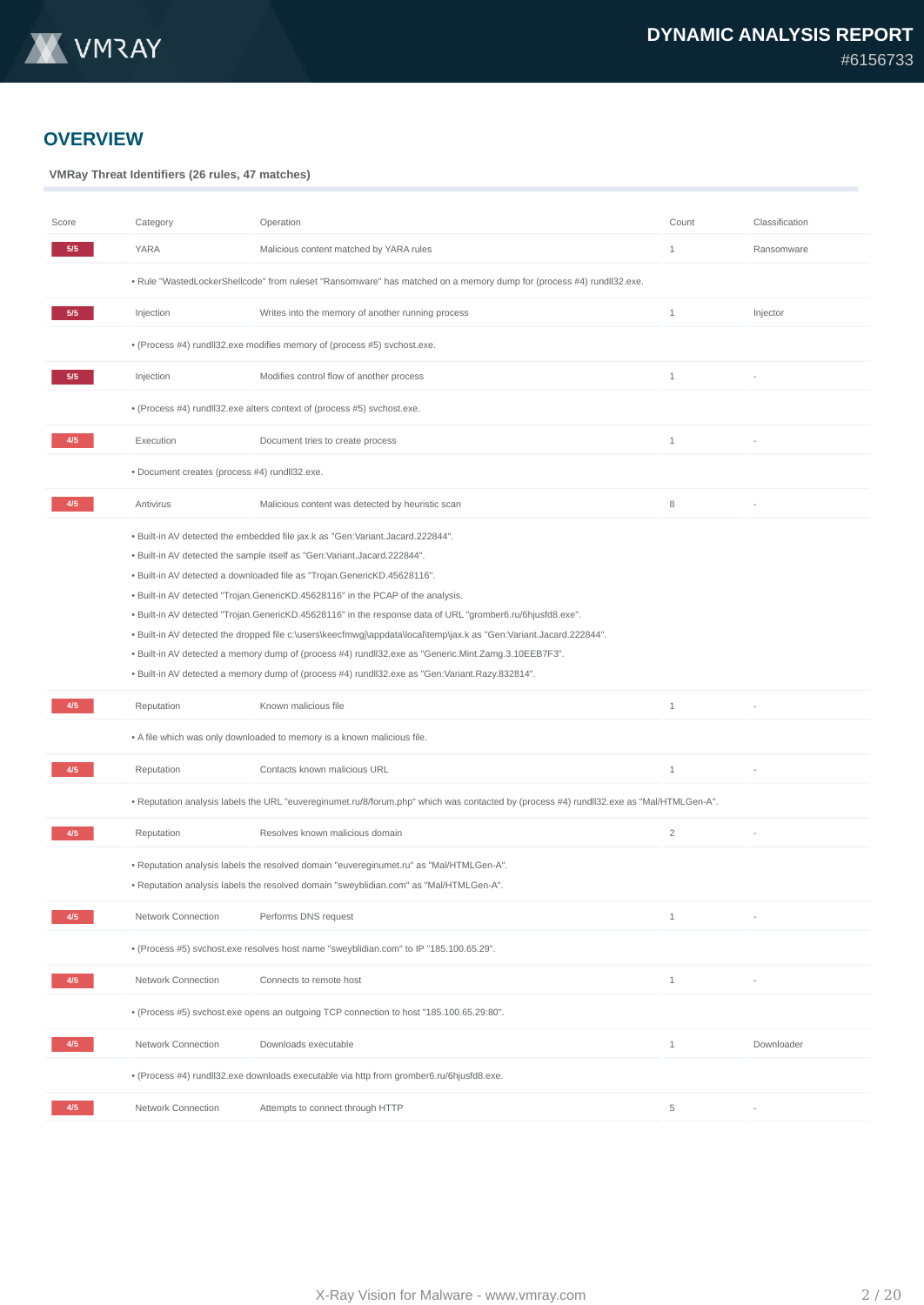

- (Process #4) rundll32.exe connects to "api.ipify.org/". •
- (Process #4) rundll32.exe connects to "euvereginumet.ru/8/forum.php". •
- (Process #4) rundll32.exe connects to "gromber6.ru/6hjusfd8.exe". •
- (Process #5) svchost.exe connects to "http://api.ipify.org/?format=xml". •
- (Process #4) rundll32.exe failed to connect to "thowerteigime.com/8/forum.php". •

| 3/5 | Discovery                                                  | Enumerates running processes                                                                                                                                                                                                                                                                                                                                                                                                                                                                                           | $\mathbf{1}$   |        |
|-----|------------------------------------------------------------|------------------------------------------------------------------------------------------------------------------------------------------------------------------------------------------------------------------------------------------------------------------------------------------------------------------------------------------------------------------------------------------------------------------------------------------------------------------------------------------------------------------------|----------------|--------|
|     | • (Process #4) rundll32.exe enumerates running processes.  |                                                                                                                                                                                                                                                                                                                                                                                                                                                                                                                        |                |        |
| 3/5 | Anti Analysis                                              | Delays execution                                                                                                                                                                                                                                                                                                                                                                                                                                                                                                       | $\mathbf 1$    |        |
|     |                                                            | • (Process #4) rundll32.exe has a thread which sleeps more than 5 minutes.                                                                                                                                                                                                                                                                                                                                                                                                                                             |                |        |
| 3/5 | YARA                                                       | Suspicious content matched by YARA rules                                                                                                                                                                                                                                                                                                                                                                                                                                                                               | $\sqrt{2}$     |        |
|     |                                                            | . "Rule "Document_Contains_Embedded_PE_File" from ruleset "Malicious-Documents" has matched on the embedded file "jax.k".<br>. Rule "Document_Contains_Embedded_PE_File" from ruleset "Malicious-Documents" has matched on the sample itself.                                                                                                                                                                                                                                                                          |                |        |
| 3/5 | Heuristics                                                 | Contains suspicious embedded files                                                                                                                                                                                                                                                                                                                                                                                                                                                                                     | $1\,$          |        |
|     |                                                            | . c:\users\keecfmwgj\desktop\0524_4109399728218.doc contains an embedded file of a suspicious type.                                                                                                                                                                                                                                                                                                                                                                                                                    |                |        |
| 3/5 | Discovery                                                  | Checks external IP address                                                                                                                                                                                                                                                                                                                                                                                                                                                                                             | $\overline{c}$ | $\sim$ |
|     |                                                            | . (Process #4) rundll32.exe checks external IP by asking IP info service at "api.ipify.org/".<br>• (Process #5) svchost.exe checks external IP by asking IP info service at "http://api.ipify.org/?format=xml".                                                                                                                                                                                                                                                                                                        |                |        |
| 2/5 | Discovery                                                  | Reads network adapter information                                                                                                                                                                                                                                                                                                                                                                                                                                                                                      | $\mathbf{1}$   | ٠      |
|     |                                                            | • (Process #4) rundll32.exe reads the network adapters' addresses by API.                                                                                                                                                                                                                                                                                                                                                                                                                                              |                |        |
| 2/5 | Reputation                                                 | Contacts known suspicious URL                                                                                                                                                                                                                                                                                                                                                                                                                                                                                          | $\sqrt{2}$     | $\sim$ |
|     | . Contacted URL "gromber6.ru" is a known suspicious URL.   | • (Process #4) rundll32.exe contacted known malicious URL "gromber6.ru/6hjusfd8.exe".                                                                                                                                                                                                                                                                                                                                                                                                                                  |                |        |
| 2/5 | Execution                                                  | Office macro uses an execute function                                                                                                                                                                                                                                                                                                                                                                                                                                                                                  | $\mathbf{1}$   |        |
|     | • Office macro uses the shell function.                    |                                                                                                                                                                                                                                                                                                                                                                                                                                                                                                                        |                |        |
| 2/5 | Execution                                                  | Executes macro on specific event                                                                                                                                                                                                                                                                                                                                                                                                                                                                                       | $1\,$          |        |
|     |                                                            | . Executes macro automatically on target "document" and event "open".                                                                                                                                                                                                                                                                                                                                                                                                                                                  |                |        |
| 2/5 | Execution                                                  | Drops PE file                                                                                                                                                                                                                                                                                                                                                                                                                                                                                                          | $\mathbf 1$    |        |
|     | · Drops file c:\users\keecfmwgj\appdata\local\temp\jax.k.  |                                                                                                                                                                                                                                                                                                                                                                                                                                                                                                                        |                |        |
| 1/5 | Mutex                                                      | Creates mutex                                                                                                                                                                                                                                                                                                                                                                                                                                                                                                          | $\overline{7}$ |        |
|     | • (Process #5) svchost.exe creates mutex with name "hrth". | • (Process #5) svchost.exe creates mutex with name "o;jtfytyjftyjftyjftyj;ijo;".<br>• (Process #5) svchost.exe creates mutex with name "ijlhlkwaftyjftyjftjftyh;joi;i".<br>. (Process #5) svchost.exe creates mutex with name "ah;waeh;jftyjftyjfiftfdgaf".<br>• (Process #5) svchost.exe creates mutex with name "hotyjftyj;afdh".<br>. (Process #5) svchost.exe creates mutex with name "whftyjftyjtfyjtfyjtfyjtfyj;ijo;h".<br>. (Process #5) svchost.exe creates mutex with name "whoareyoutellmeandilltellwhoyou". |                |        |
| 1/5 | Heuristics                                                 | Contains suspicious meta data                                                                                                                                                                                                                                                                                                                                                                                                                                                                                          | $\mathbf{1}$   | $\sim$ |
|     | · Office document contains below average content data.     |                                                                                                                                                                                                                                                                                                                                                                                                                                                                                                                        |                |        |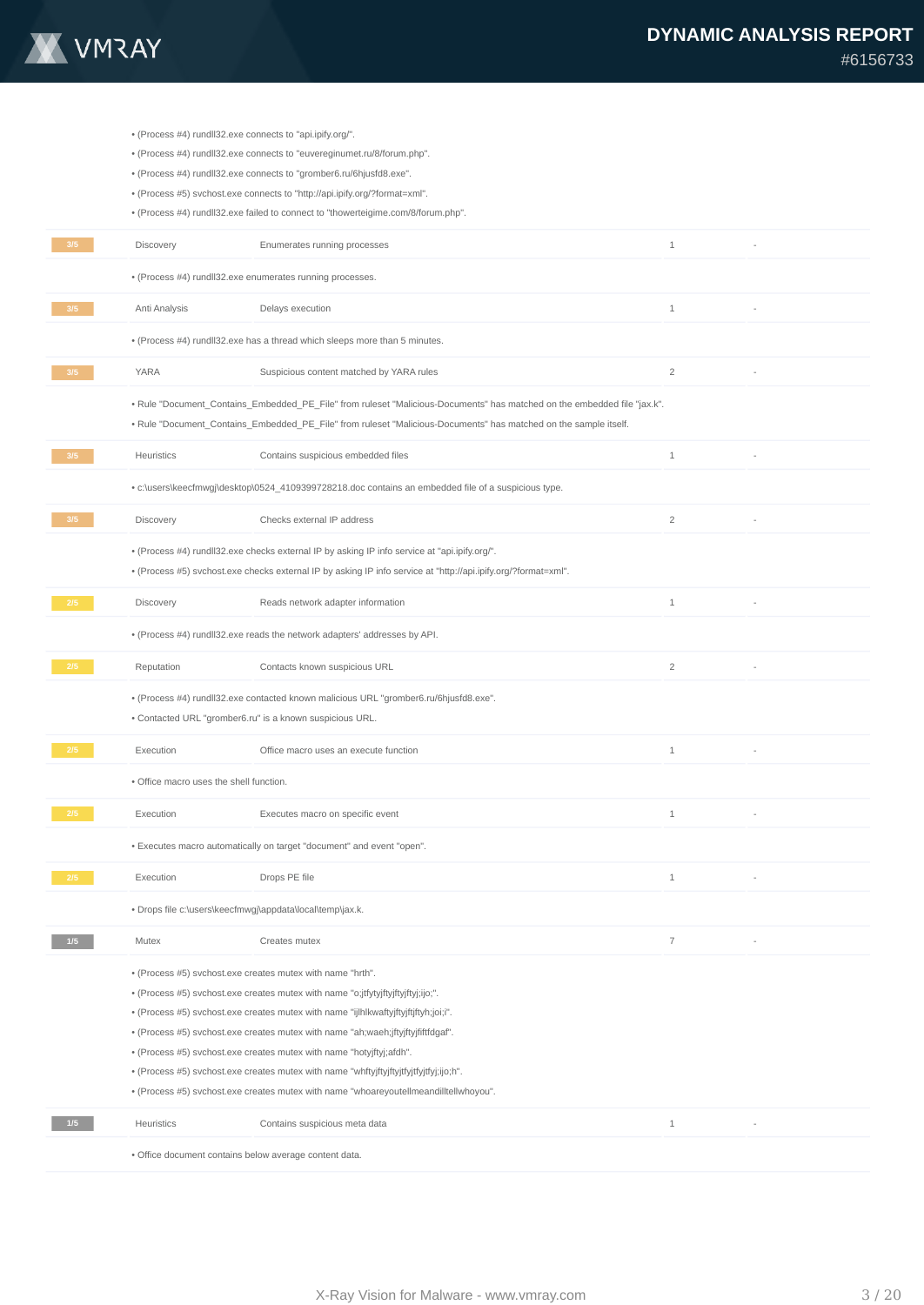# **DYNAMIC ANALYSIS REPORT**

#6156733



| 1/5            | Heuristics                                                                                                                                | Contains known suspicious class identifier |  | $\sim$ |  |  |  |  |  |  |
|----------------|-------------------------------------------------------------------------------------------------------------------------------------------|--------------------------------------------|--|--------|--|--|--|--|--|--|
|                | . Office document contains known suspicious class identifier for ActiveX object "Package" (CLSID {0003000C-0000-0000-C000-000000000046}). |                                            |  |        |  |  |  |  |  |  |
| 1/5            | Execution                                                                                                                                 | Contains suspicious Office macro           |  | $\sim$ |  |  |  |  |  |  |
|                | • Office document contains a suspicious VBA macro.                                                                                        |                                            |  |        |  |  |  |  |  |  |
| <b>Remarks</b> |                                                                                                                                           |                                            |  |        |  |  |  |  |  |  |

**Anti-Sleep Triggered (0x0200000E):** The overall sleep time of all monitored processes was truncated from "16 minutes" to "2 minutes, 40 seconds" to reveal dormant functionality.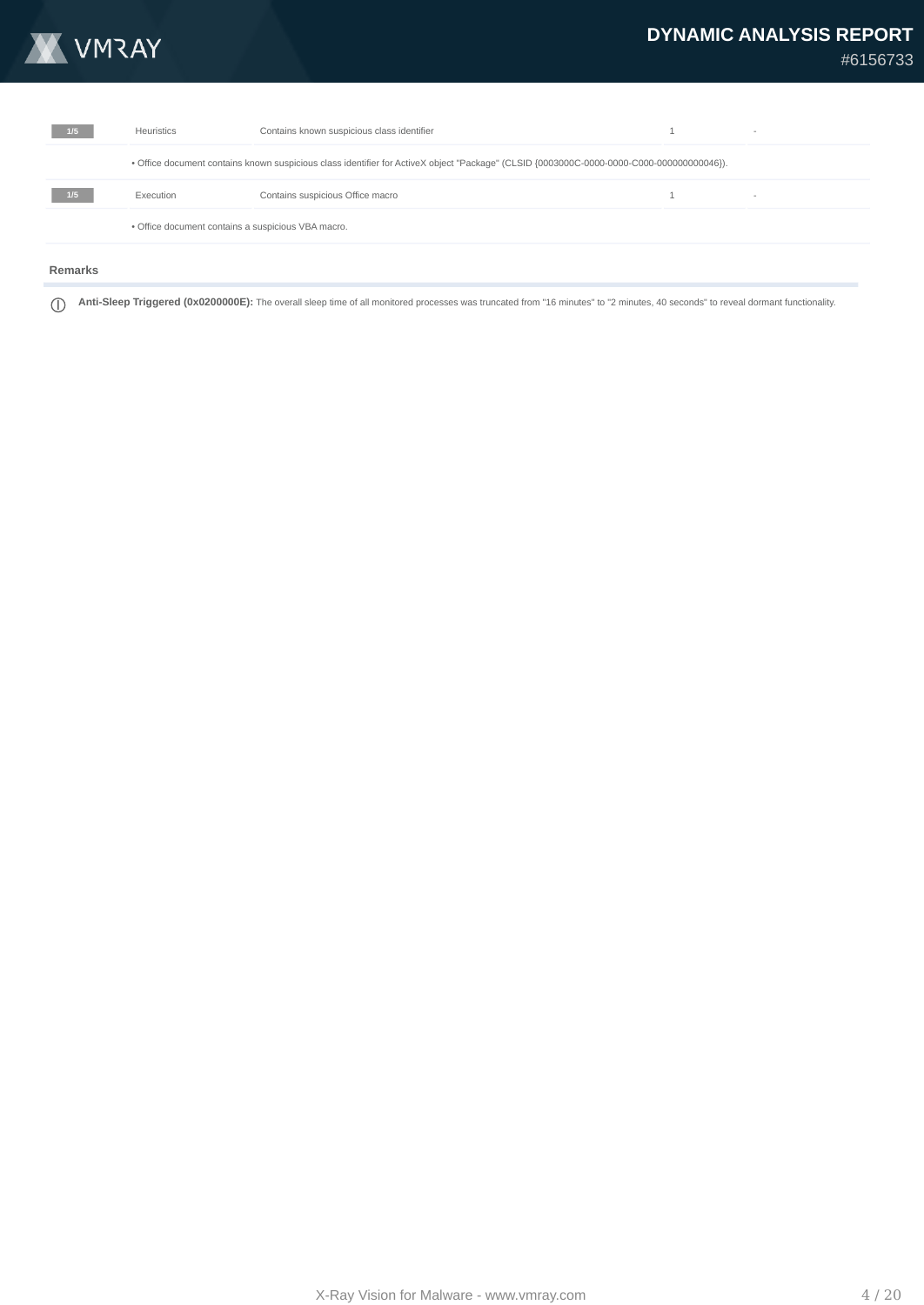



#### Mitre ATT&CK Matrix

| Initial<br><b>Access</b> |                     | <b>Execution Persistence</b> | Privilege<br><b>Escalation</b> | <b>Defense</b><br>Evasion | Credential<br><b>Access</b> | <b>Discovery</b>                                           | Lateral<br><b>Movement</b>    | Collection | Command<br>and<br>Control                              | <b>Exfiltration</b>      | Impact |
|--------------------------|---------------------|------------------------------|--------------------------------|---------------------------|-----------------------------|------------------------------------------------------------|-------------------------------|------------|--------------------------------------------------------|--------------------------|--------|
|                          |                     |                              |                                |                           |                             | #T1016<br>System<br>Network<br>Configuratio<br>n Discovery |                               |            |                                                        |                          |        |
|                          |                     |                              |                                |                           |                             | #T1057<br>Process<br>Discovery                             |                               |            |                                                        |                          |        |
|                          | #T1064<br>Scripting |                              |                                | #T1064<br>Scripting       |                             |                                                            |                               |            |                                                        |                          |        |
|                          |                     |                              |                                |                           |                             |                                                            |                               |            | #T1071<br>Standard<br>Application<br>Layer<br>Protocol | $\overline{\phantom{a}}$ |        |
|                          |                     |                              |                                |                           |                             |                                                            | #T1105<br>Remote File<br>Copy |            | #T1105<br>Remote File<br>Copy                          |                          |        |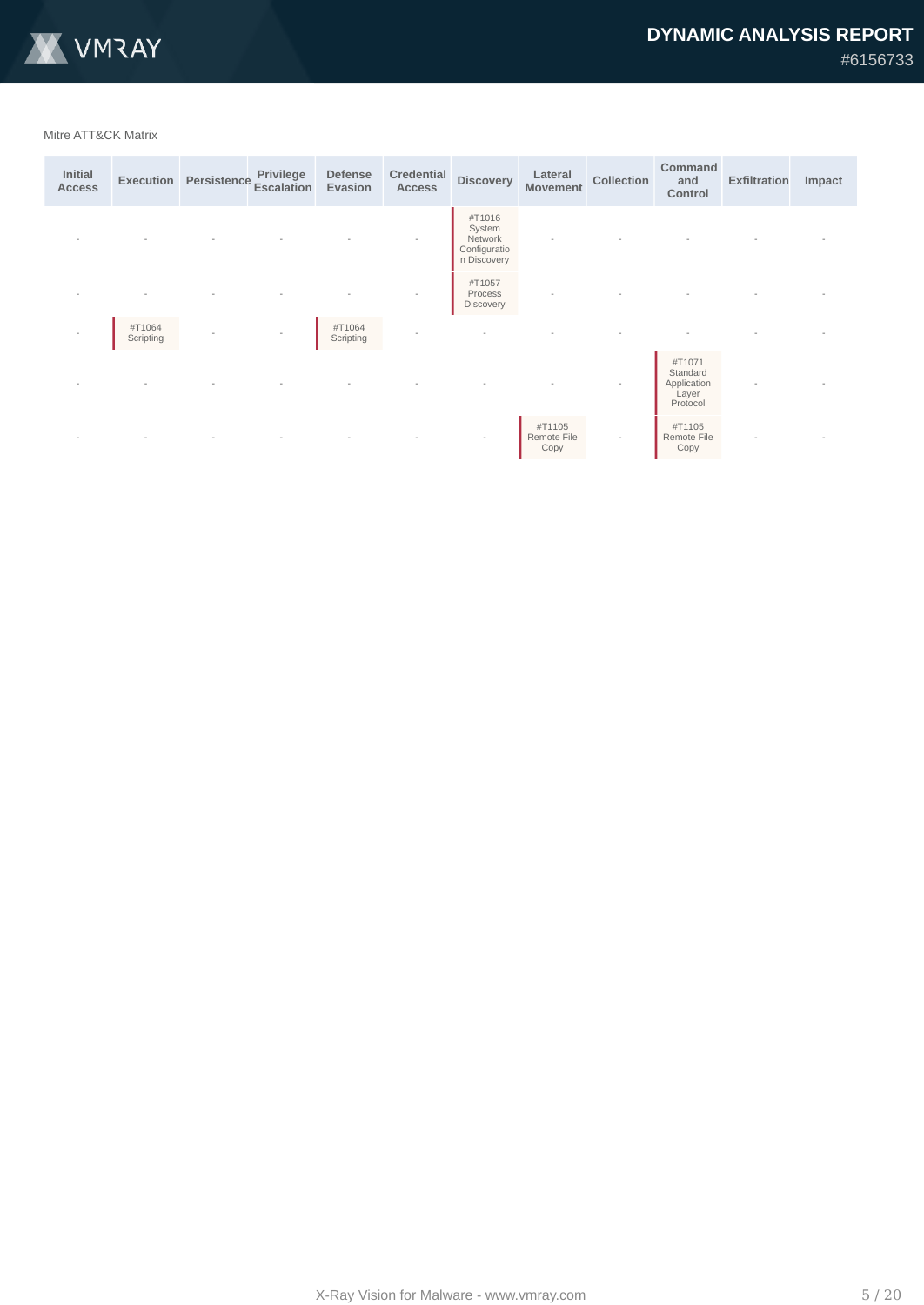

#### **Sample Information**

| ID              | 6156733                                                                            |
|-----------------|------------------------------------------------------------------------------------|
| MD <sub>5</sub> | 14f4c470c207e22c3b0a4efa7b4200e8                                                   |
| SHA1            | 21180195396580a9ade32b589490cf3bc94d3b5b                                           |
| SHA256          | 0b22278ddb598d63f07eb983bcf307e0852cd3005c5bc15d4a4f26455562c8ec                   |
| SSDeep          | 24576:nEljrPUaphvGvGUZ93/semhXp7AsWIKHaY8k5faaboEy6r8zz1:n/jhvGvGU93097AFIKbv0WY/1 |
| ImpHash         |                                                                                    |
| Filename        | 0524 4109399728218.doc                                                             |
| File Size       | 1304.50 KB                                                                         |
| Sample Type     | Word Document                                                                      |
| Has Macros      |                                                                                    |

#### **Analysis Information**

| <b>Creation Time</b>          | 2021-05-25 06:42 (UTC+2)                                                                               |
|-------------------------------|--------------------------------------------------------------------------------------------------------|
| <b>Analysis Duration</b>      | 00:04:09                                                                                               |
| <b>Termination Reason</b>     | Timeout                                                                                                |
| Number of Monitored Processes | $\overline{4}$                                                                                         |
| <b>Execution Successfull</b>  | False                                                                                                  |
| Reputation Analysis Enabled   | √                                                                                                      |
| <b>WHOIS Enabled</b>          | $\checkmark$                                                                                           |
| Built-in AV Enabled           | $\checkmark$                                                                                           |
| Built-in AV Applied On        | Sample Files, PCAP File, Downloaded Files, Dropped Files, Modified Files, Memory Dumps, Embedded Files |
| Number of AV Matches          | $\overline{7}$                                                                                         |
| YARA Enabled                  | $\checkmark$                                                                                           |
| YARA Applied On               | Sample Files, PCAP File, Downloaded Files, Dropped Files, Modified Files, Memory Dumps, Embedded Files |
| Number of YARA Matches        | $\overline{4}$                                                                                         |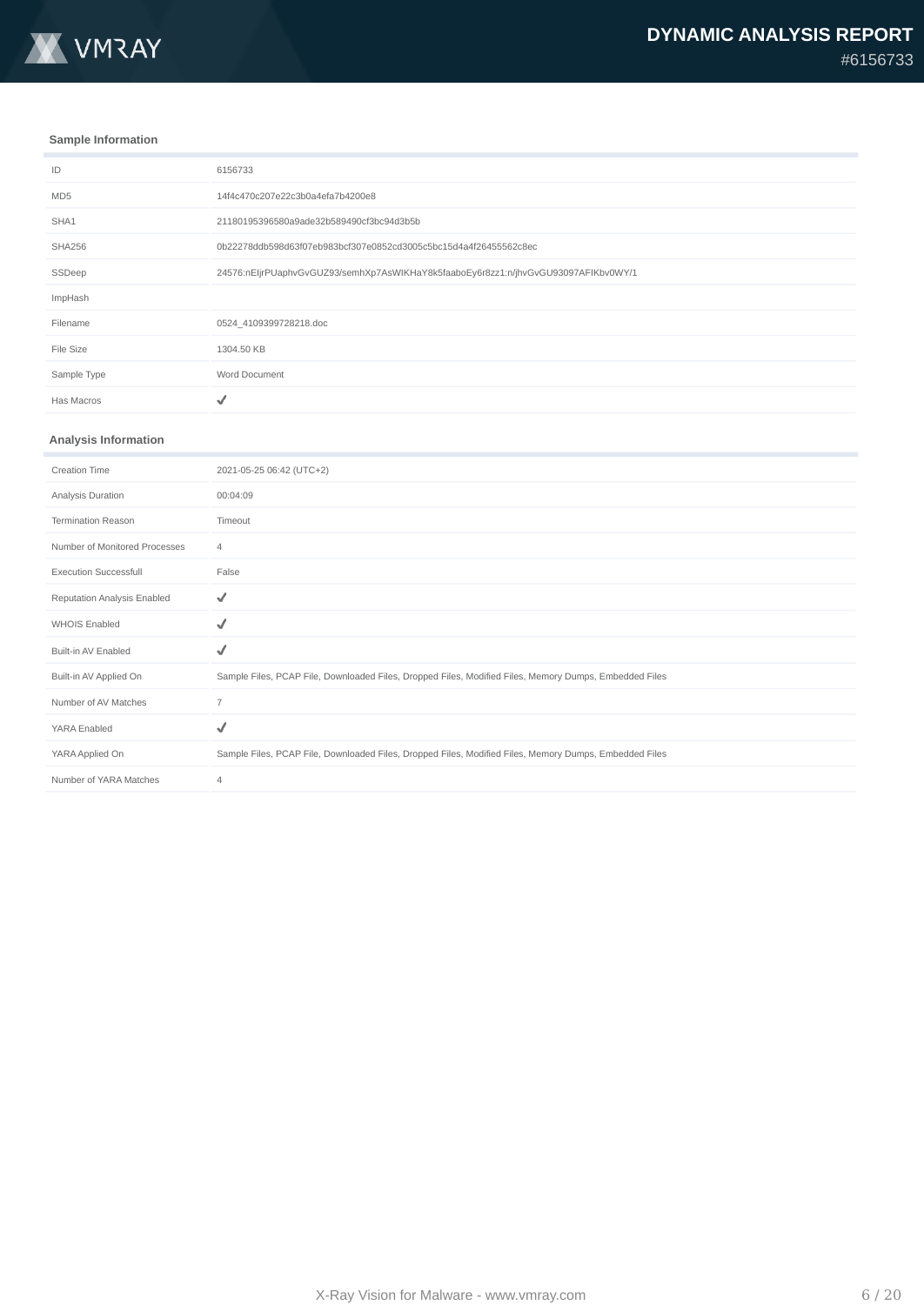

|                                                   | $\Box$ 5 $\cdot$ 0 $\cdot$                                                                                                                                |                  |                                                                                                                                                                                                                                                                                                                                                                                                                                                                      |        |                                                                                                                                                                                                                                                                                                                                                                                                                                                                                                                                                             |                           |   |           |        |         | Word                                    |        |                                      |  |   |        |                  | $E = 5$<br>$\mathbf{x}$ |  |
|---------------------------------------------------|-----------------------------------------------------------------------------------------------------------------------------------------------------------|------------------|----------------------------------------------------------------------------------------------------------------------------------------------------------------------------------------------------------------------------------------------------------------------------------------------------------------------------------------------------------------------------------------------------------------------------------------------------------------------|--------|-------------------------------------------------------------------------------------------------------------------------------------------------------------------------------------------------------------------------------------------------------------------------------------------------------------------------------------------------------------------------------------------------------------------------------------------------------------------------------------------------------------------------------------------------------------|---------------------------|---|-----------|--------|---------|-----------------------------------------|--------|--------------------------------------|--|---|--------|------------------|-------------------------|--|
| $\mathbf{A}^{\text{File}}$                        | Home<br>$\begin{tabular}{ c c } \hline $\mathbf{a}_1$ & $\mathbf{X}$ Cut \\ \hline $\mathbf{b}$ & \hline \mathbf{b} \text{ Copy} \\ \hline \end{tabular}$ | Insert           | Design                                                                                                                                                                                                                                                                                                                                                                                                                                                               | Layout | References Mailings<br>$\left\ \cdot\right\ A^{*}\left\ A^{*}\right\ \left\ Aa\right\ +\left\ \left\langle\!\!\left\langle\right.\right.\right\  \left\{\vdots\right.\right\} \left\ \left\{\vdots\right.\right.\right\  \left\ \cdot\right\  \left\ \cdot\right\  \left\ \cdot\right\  \left\ \cdot\right\  \left\ \cdot\right\  \left\ \cdot\right\  \left\ \cdot\right\  \left\ \cdot\right\  \left\ \cdot\right\  \left\ \cdot\right\  \left\ \cdot\right\  \left\ \cdot\right\  \left\ \cdot\right\  \left\ \cdot\right\  \left\ \cdot\right\  \left\$ |                           |   | Review    | View   |         | $\mathbb Q$ Tell me what you want to do |        | $O$ Find $\sim$                      |  |   |        | Sign in          |                         |  |
| $\ensuremath{\mathsf{P} \mathsf{aste}}$<br>$\sim$ | ₹ <sup>€</sup> Format Painter                                                                                                                             |                  | $\mathsf{B} \quad I \quad \underline{\mathsf{U}} \ \ \text{--}\ \text{abc}\ \ \mathsf{X}_2 \ \ \mathsf{X}^2 \ \Big \ \bigcirc \hspace{-0.04cm} \bigcirc \hspace{-0.04cm} \bigcirc \hspace{-0.04cm} \bigcirc \hspace{-0.04cm} \bigcirc \hspace{-0.04cm} \bigcirc \hspace{-0.04cm} \bigcirc \hspace{-0.04cm} \bigcirc \hspace{-0.04cm} \bigcirc \hspace{-0.04cm} \bigcirc \hspace{-0.04cm} \bigcirc \hspace{-0.04cm} \bigcirc \hspace{-0.04cm} \bigcirc \hspace{-0.04$ |        |                                                                                                                                                                                                                                                                                                                                                                                                                                                                                                                                                             |                           |   |           |        |         |                                         |        | ab Replace<br>☆ Select ~             |  |   |        |                  |                         |  |
|                                                   | Clipboard                                                                                                                                                 | $\Gamma_{\rm M}$ |                                                                                                                                                                                                                                                                                                                                                                                                                                                                      | Font   |                                                                                                                                                                                                                                                                                                                                                                                                                                                                                                                                                             | $\overline{\mathbb{Q}}$ . |   | Paragraph |        | $-\Box$ |                                         | Styles | $\overline{\mathbb{R}}$ .<br>Editing |  |   |        |                  | $\land$                 |  |
|                                                   |                                                                                                                                                           |                  |                                                                                                                                                                                                                                                                                                                                                                                                                                                                      |        |                                                                                                                                                                                                                                                                                                                                                                                                                                                                                                                                                             |                           |   |           |        |         |                                         |        |                                      |  |   |        |                  |                         |  |
|                                                   |                                                                                                                                                           |                  |                                                                                                                                                                                                                                                                                                                                                                                                                                                                      |        |                                                                                                                                                                                                                                                                                                                                                                                                                                                                                                                                                             |                           |   |           |        |         |                                         |        |                                      |  |   |        |                  |                         |  |
|                                                   |                                                                                                                                                           |                  |                                                                                                                                                                                                                                                                                                                                                                                                                                                                      |        |                                                                                                                                                                                                                                                                                                                                                                                                                                                                                                                                                             |                           |   |           |        |         |                                         |        |                                      |  |   |        |                  |                         |  |
|                                                   |                                                                                                                                                           |                  |                                                                                                                                                                                                                                                                                                                                                                                                                                                                      |        |                                                                                                                                                                                                                                                                                                                                                                                                                                                                                                                                                             |                           |   |           |        |         |                                         |        |                                      |  |   |        |                  |                         |  |
|                                                   |                                                                                                                                                           |                  |                                                                                                                                                                                                                                                                                                                                                                                                                                                                      |        |                                                                                                                                                                                                                                                                                                                                                                                                                                                                                                                                                             |                           |   |           |        |         |                                         |        |                                      |  |   |        |                  |                         |  |
|                                                   |                                                                                                                                                           |                  |                                                                                                                                                                                                                                                                                                                                                                                                                                                                      |        |                                                                                                                                                                                                                                                                                                                                                                                                                                                                                                                                                             |                           |   |           |        |         |                                         |        |                                      |  |   |        |                  |                         |  |
|                                                   |                                                                                                                                                           |                  |                                                                                                                                                                                                                                                                                                                                                                                                                                                                      |        |                                                                                                                                                                                                                                                                                                                                                                                                                                                                                                                                                             |                           |   |           |        |         |                                         |        |                                      |  |   |        |                  |                         |  |
|                                                   |                                                                                                                                                           |                  |                                                                                                                                                                                                                                                                                                                                                                                                                                                                      |        |                                                                                                                                                                                                                                                                                                                                                                                                                                                                                                                                                             |                           |   |           |        |         |                                         |        |                                      |  |   |        |                  |                         |  |
|                                                   |                                                                                                                                                           |                  |                                                                                                                                                                                                                                                                                                                                                                                                                                                                      |        |                                                                                                                                                                                                                                                                                                                                                                                                                                                                                                                                                             |                           |   |           |        |         |                                         |        |                                      |  |   |        |                  |                         |  |
|                                                   |                                                                                                                                                           |                  |                                                                                                                                                                                                                                                                                                                                                                                                                                                                      |        |                                                                                                                                                                                                                                                                                                                                                                                                                                                                                                                                                             |                           |   |           |        |         |                                         |        |                                      |  |   |        |                  |                         |  |
|                                                   |                                                                                                                                                           |                  |                                                                                                                                                                                                                                                                                                                                                                                                                                                                      |        |                                                                                                                                                                                                                                                                                                                                                                                                                                                                                                                                                             |                           |   |           |        |         |                                         |        |                                      |  |   |        |                  |                         |  |
|                                                   |                                                                                                                                                           |                  |                                                                                                                                                                                                                                                                                                                                                                                                                                                                      |        |                                                                                                                                                                                                                                                                                                                                                                                                                                                                                                                                                             |                           |   |           |        |         |                                         |        |                                      |  |   |        |                  |                         |  |
|                                                   |                                                                                                                                                           |                  |                                                                                                                                                                                                                                                                                                                                                                                                                                                                      |        |                                                                                                                                                                                                                                                                                                                                                                                                                                                                                                                                                             |                           |   |           |        |         |                                         |        |                                      |  |   |        |                  |                         |  |
|                                                   |                                                                                                                                                           |                  |                                                                                                                                                                                                                                                                                                                                                                                                                                                                      |        |                                                                                                                                                                                                                                                                                                                                                                                                                                                                                                                                                             |                           |   |           |        |         |                                         |        |                                      |  |   |        |                  |                         |  |
|                                                   |                                                                                                                                                           |                  |                                                                                                                                                                                                                                                                                                                                                                                                                                                                      |        |                                                                                                                                                                                                                                                                                                                                                                                                                                                                                                                                                             |                           |   |           |        |         |                                         |        |                                      |  |   |        |                  |                         |  |
|                                                   |                                                                                                                                                           |                  |                                                                                                                                                                                                                                                                                                                                                                                                                                                                      |        |                                                                                                                                                                                                                                                                                                                                                                                                                                                                                                                                                             |                           |   |           |        |         |                                         |        |                                      |  |   |        |                  |                         |  |
|                                                   |                                                                                                                                                           |                  |                                                                                                                                                                                                                                                                                                                                                                                                                                                                      |        |                                                                                                                                                                                                                                                                                                                                                                                                                                                                                                                                                             |                           |   |           |        |         |                                         |        |                                      |  |   |        |                  |                         |  |
|                                                   |                                                                                                                                                           |                  |                                                                                                                                                                                                                                                                                                                                                                                                                                                                      |        |                                                                                                                                                                                                                                                                                                                                                                                                                                                                                                                                                             |                           |   |           |        |         |                                         |        |                                      |  | 印 | $\Box$ | Fo<br>$\sim$ $-$ |                         |  |
| Œ                                                 | C                                                                                                                                                         | $\blacksquare$   | $\bullet$                                                                                                                                                                                                                                                                                                                                                                                                                                                            | x      | N                                                                                                                                                                                                                                                                                                                                                                                                                                                                                                                                                           | $\bullet$                 | ¢ | W         | $\Box$ | $\Box$  | $\Box$                                  | $\Box$ |                                      |  |   |        | 細中               | 4:43 AM<br>5/25/2021    |  |
|                                                   | 0524_4109399728218 [Compatibility Mode] - Word (Not Responding)                                                                                           |                  |                                                                                                                                                                                                                                                                                                                                                                                                                                                                      |        |                                                                                                                                                                                                                                                                                                                                                                                                                                                                                                                                                             |                           |   |           |        |         |                                         |        |                                      |  |   |        |                  | $\boxed{\phantom{a}}$   |  |
|                                                   |                                                                                                                                                           |                  |                                                                                                                                                                                                                                                                                                                                                                                                                                                                      |        |                                                                                                                                                                                                                                                                                                                                                                                                                                                                                                                                                             |                           |   |           |        |         |                                         |        |                                      |  |   |        |                  |                         |  |



 $\bullet$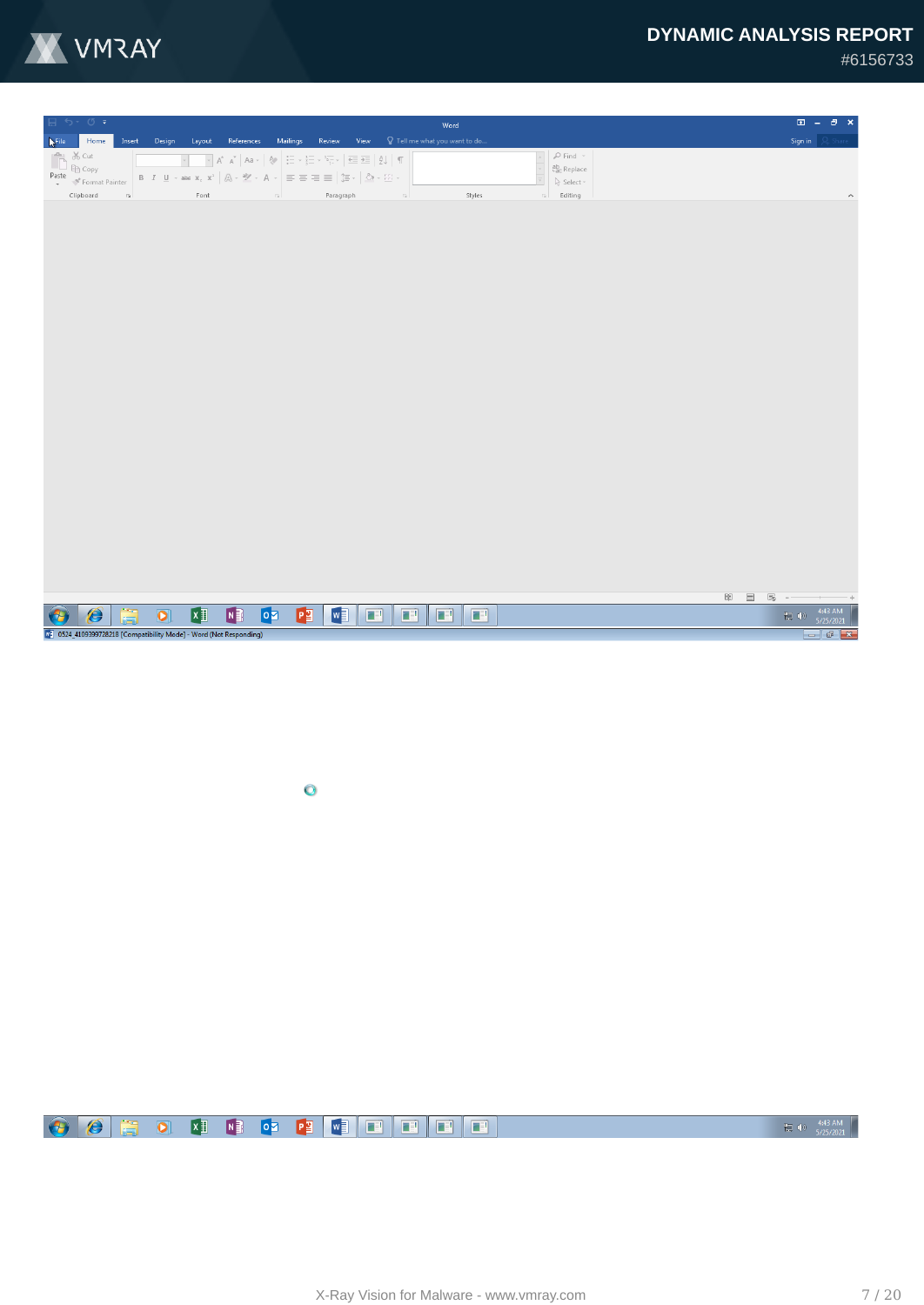

a de <mark>a X</mark>

| ■ ■ ■ -<br>$- + 100\%$<br>$4:44$ AM<br>5/25/2021<br>Ě<br>x<br>$\bullet$<br>中<br>N<br>W<br>C<br>$\Box$<br>$\Box$<br>01<br>$\Box$<br>$\bullet$<br>短中<br>国 - 日 X<br>$\circledcirc$ =<br>0524_4109399728218 [Compatibility Mode] - Word<br>${\sf Home}$<br>View<br>$\mathbb Q$ Tell me what you want to do<br>$_{\rm Insert}$<br>Design<br>Layout<br>References<br>Mailings<br>Review<br>Sign in<br>${\sf File}$<br>$\mathcal{P}$ Find $\preceq$<br>alla,<br>o Cut<br>$\left\ \cdot\right\ A^{*}\left\ A^{*}\right\ \left\ Aa\right\ +\left\ \left\ \frac{a}{a}\right\ _{2}\left\ \frac{a}{b}\right\ _{2}\leq\left\ \cdot\right\ _{2}\frac{a}{b}\leq\left\ \cdot\right\ _{2}\frac{a}{b}\leq\left\ \cdot\right\ _{2}\frac{a}{b}\leq\left\ \cdot\right\ _{2}\frac{a}{b}\leq\left\ \cdot\right\ _{2}\frac{a}{b}\leq\left\ \cdot\right\ _{2}\frac{a}{b}\leq\left\ \cdot\right\ _{2}\frac{a}{b}\leq\left\ \cdot\right\ _{2}\$<br>$\Box$<br>ab Replace<br>$\mathbb{F}_{\square}$ Copy<br>$\ensuremath{\mathsf{P} \mathsf{aste}}$<br>₹ <sup>€</sup> Format Painter<br>$\downarrow$ Select -<br>$\tau$<br>Clipboard<br>Font<br>Paragraph<br>$-\frac{1}{2}$<br>Styles<br>$\sqrt{2}$ Editing<br>$\overline{\mathbb{D}}$<br>$\overline{\mathbb{Q}}$ .<br>$\boldsymbol{\wedge}$<br>$\overline{\mathbb{R}}$<br>$\mathcal{L}$<br>$\sim$<br>$\overline{\phantom{a}}$<br>$\mathbb{R}^n$<br>$\Box$<br>$\Box$<br>$\Box$<br>$\blacksquare$ |                                                          | $\sim$         | $\mathcal{L}$ |                    |
|---------------------------------------------------------------------------------------------------------------------------------------------------------------------------------------------------------------------------------------------------------------------------------------------------------------------------------------------------------------------------------------------------------------------------------------------------------------------------------------------------------------------------------------------------------------------------------------------------------------------------------------------------------------------------------------------------------------------------------------------------------------------------------------------------------------------------------------------------------------------------------------------------------------------------------------------------------------------------------------------------------------------------------------------------------------------------------------------------------------------------------------------------------------------------------------------------------------------------------------------------------------------------------------------------------------------------------------------------------------------------------------------------------------------|----------------------------------------------------------|----------------|---------------|--------------------|
|                                                                                                                                                                                                                                                                                                                                                                                                                                                                                                                                                                                                                                                                                                                                                                                                                                                                                                                                                                                                                                                                                                                                                                                                                                                                                                                                                                                                                     | Double-click or double-tap to edit OLE Package           |                |               |                    |
|                                                                                                                                                                                                                                                                                                                                                                                                                                                                                                                                                                                                                                                                                                                                                                                                                                                                                                                                                                                                                                                                                                                                                                                                                                                                                                                                                                                                                     |                                                          |                |               |                    |
|                                                                                                                                                                                                                                                                                                                                                                                                                                                                                                                                                                                                                                                                                                                                                                                                                                                                                                                                                                                                                                                                                                                                                                                                                                                                                                                                                                                                                     |                                                          |                |               |                    |
|                                                                                                                                                                                                                                                                                                                                                                                                                                                                                                                                                                                                                                                                                                                                                                                                                                                                                                                                                                                                                                                                                                                                                                                                                                                                                                                                                                                                                     |                                                          |                |               |                    |
|                                                                                                                                                                                                                                                                                                                                                                                                                                                                                                                                                                                                                                                                                                                                                                                                                                                                                                                                                                                                                                                                                                                                                                                                                                                                                                                                                                                                                     |                                                          |                |               |                    |
|                                                                                                                                                                                                                                                                                                                                                                                                                                                                                                                                                                                                                                                                                                                                                                                                                                                                                                                                                                                                                                                                                                                                                                                                                                                                                                                                                                                                                     | $\Box$<br>X<br>$\bullet$<br>$\mathcal{C}$<br>$\bigoplus$ | N<br>$\bullet$ | W             | <b>(a)</b> 4:44 AM |

**Screenshots trunkated.**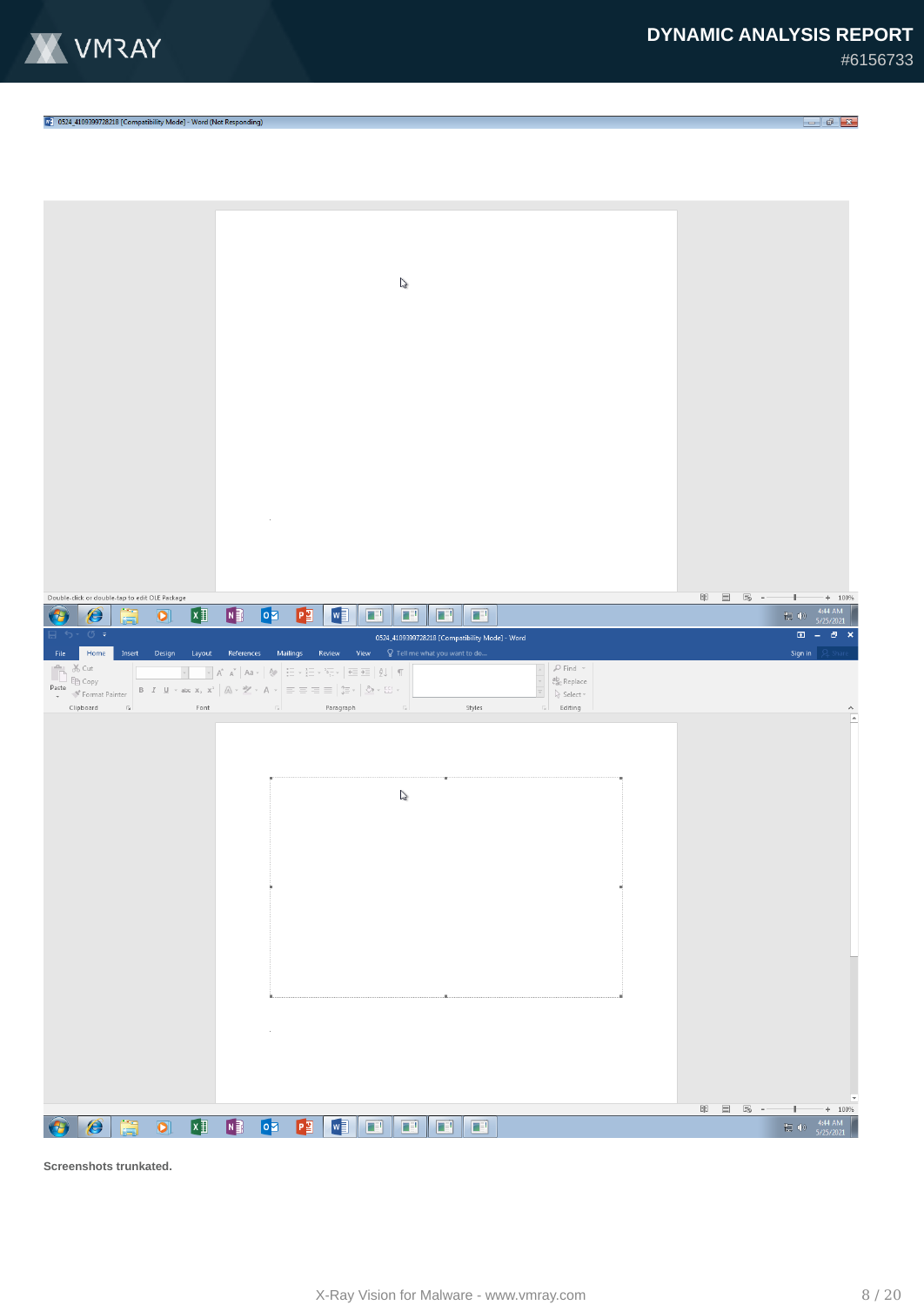

## **NETWORK**

| General                          |
|----------------------------------|
| 4.85 KB total sent               |
| 283.67 KB total received         |
| 1 ports 80                       |
| 6 contacted IP addresses         |
| 0 URLs extracted                 |
| 11 files downloaded              |
| 0 malicious hosts detected       |
| <b>DNS</b>                       |
| 6 DNS requests for 5 domains     |
| 1 nameservers contacted          |
| 0 total requests returned errors |

#### **HTTP/S**

5 URLs contacted, 4 servers

5 sessions, 4.85 KB sent, 278.79 KB recivied

#### **DNS Requests**

| Type | Hostname                                                                                                 | <b>Response Code</b> | Resolved IPs                                                                                                                      | <b>CNames</b>                                                                          | Verdict    |
|------|----------------------------------------------------------------------------------------------------------|----------------------|-----------------------------------------------------------------------------------------------------------------------------------|----------------------------------------------------------------------------------------|------------|
| A    | api.ipify.org,<br>nagano-19599.herokussl.co<br>m.<br>elb097307-934924932.us-<br>east-1.elb.amazonaws.com | NoError              | 54.225.165.85,<br>54.235.175.90.<br>54.225.144.221.<br>50.19.252.36, 23.21.48.44,<br>107.22.233.72.<br>23.21.76.253, 50.19.96.218 | nagano-19599.herokussl.co<br>m.<br>elb097307-934924932.us-<br>east-1.elb.amazonaws.com | N/A        |
| A    | thowerteigime.com                                                                                        | NoError              | 90.156.143.87                                                                                                                     |                                                                                        | N/A        |
| A    | euvereginumet.ru                                                                                         | NoError              | 77.222.52.246                                                                                                                     |                                                                                        | N/A        |
| A    | gromber6.ru                                                                                              | NoError              | 8.211.5.232                                                                                                                       |                                                                                        | <b>N/A</b> |
| A    | sweyblidian.com                                                                                          | NoError              | 185.100.65.29                                                                                                                     |                                                                                        | N/A        |

#### **HTTP Requests**

| Method     | <b>URL</b>                           | Dest. IP | Dest. Port | <b>Status Code</b> | <b>Response Size</b> | Verdict    |
|------------|--------------------------------------|----------|------------|--------------------|----------------------|------------|
| <b>GET</b> | api.ipify.org/                       |          |            |                    | 0 bytes              | <b>N/A</b> |
| POST       | euvereginumet.ru/8/<br>forum.php     |          |            |                    | 0 bytes              | <b>N/A</b> |
| <b>GET</b> | gromber6.ru/<br>6hjusfd8.exe         |          |            |                    | 0 bytes              | N/A        |
| <b>GET</b> | http://api.ipify.org/?<br>format=xml |          |            |                    | 0 bytes              | N/A        |
| POST       | thowerteigime.com/8/<br>forum.php    |          |            |                    | 0 bytes              | N/A        |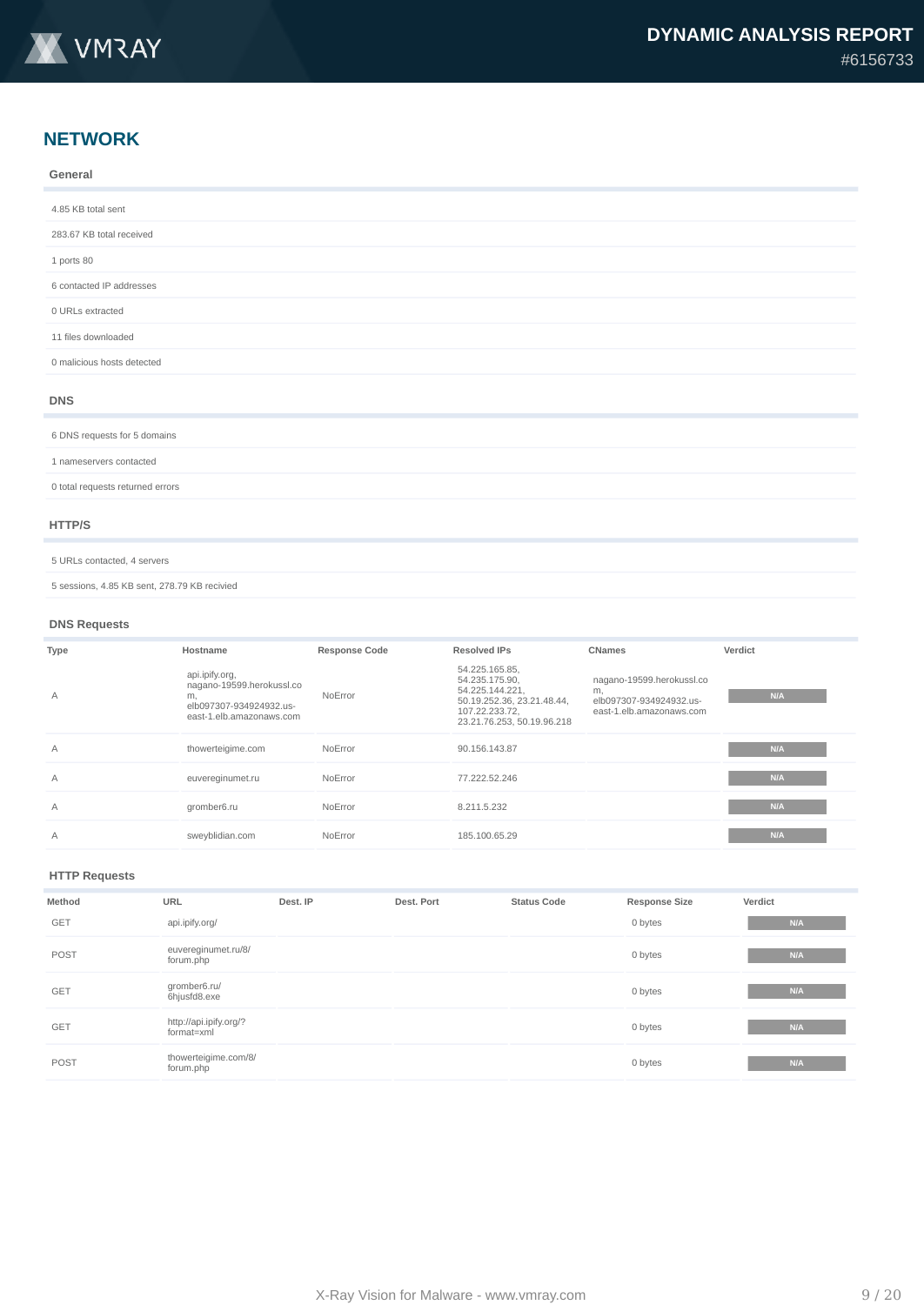

# **BEHAVIOR**

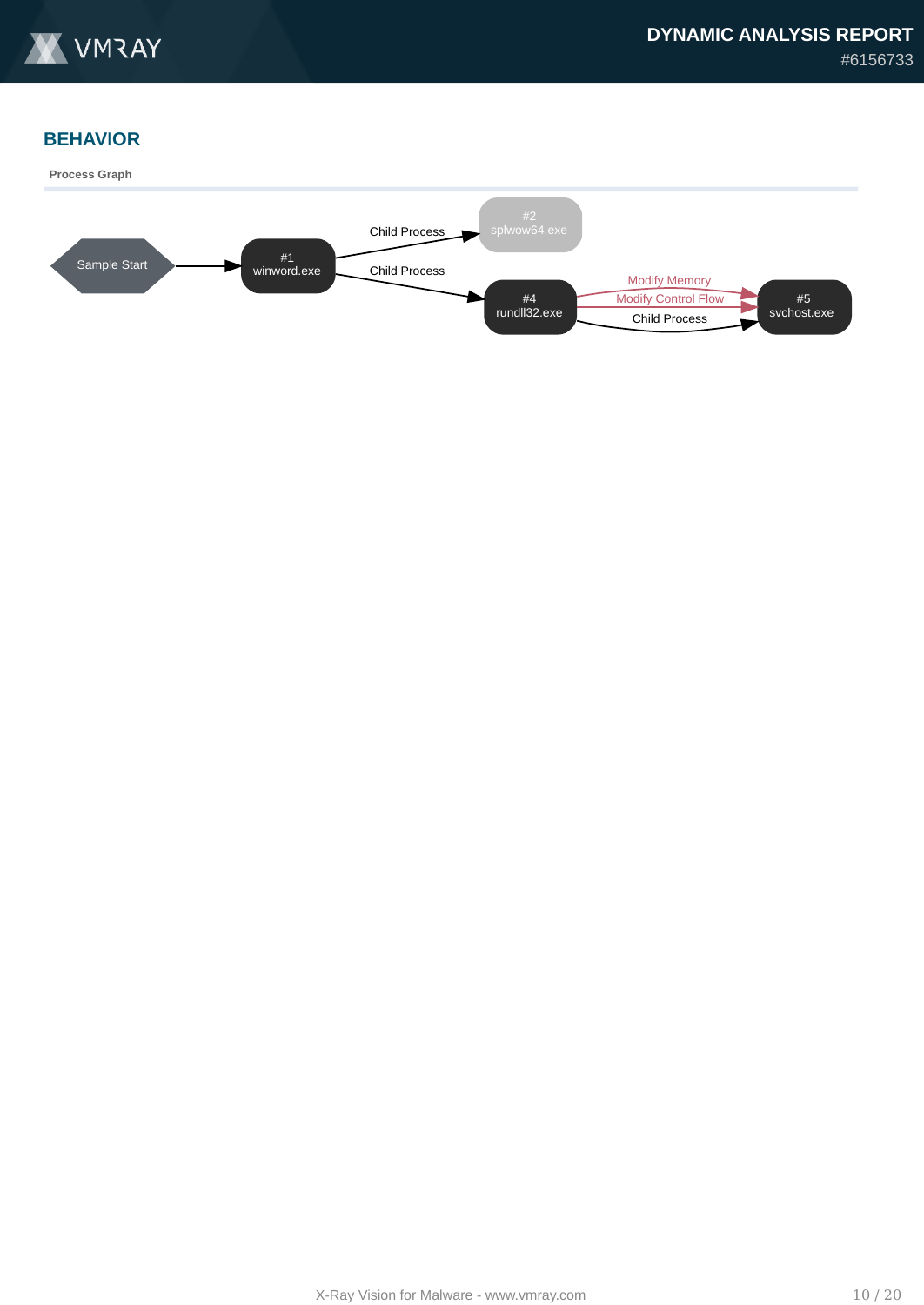

#### **Process #1: winword.exe**

| ID                        |                                                                        |
|---------------------------|------------------------------------------------------------------------|
| Filename                  | c:\program files (x86)\microsoft office\root\office16\winword.exe      |
| Command Line              | "C:\Program Files (x86)\Microsoft Office\Root\Office16\WINWORD.EXE" /n |
| Initial Working Directory | C:\Users\kEecfMwgj\Desktop\                                            |
| Monitor Start Time        | Start Time: 63980, Reason: Analysis Target                             |
| Unmonitor End Time        | End Time: 272548, Reason: Terminated                                   |
| <b>Monitor Duration</b>   | 208.57s                                                                |
| Return Code               | $\mathbf{0}$                                                           |
| PID                       | 3712                                                                   |
| Parent PID                | 1112                                                                   |
| <b>Bitness</b>            | 32 Bit                                                                 |

#### **Dropped Files (3)**

| Filename | File Size | <b>SHA256</b>                                                        | YARA Match |
|----------|-----------|----------------------------------------------------------------------|------------|
|          | 8.03 KB   | 790a6af00576b6ee07663cf571a92e5b72379<br>c9d24f3599af1fa9fec8aeb168a | ×          |
|          | 704.00 KB | 2a8b737a4752060a308c4312b7c0cf6c05cde<br>5b370906286dea9cdd36f5aa613 | $\times$   |
|          | 108.45 KB | 9f0327fb7d2b24169685dc794022dcb42f351a<br>2c277c0c6360810c268196ac67 | $\times$   |

#### **Host Behavior**

| Type     | Count         |
|----------|---------------|
| Module   | 8             |
| Keyboard | 11            |
| COM      | $\mathcal{L}$ |
| Process  |               |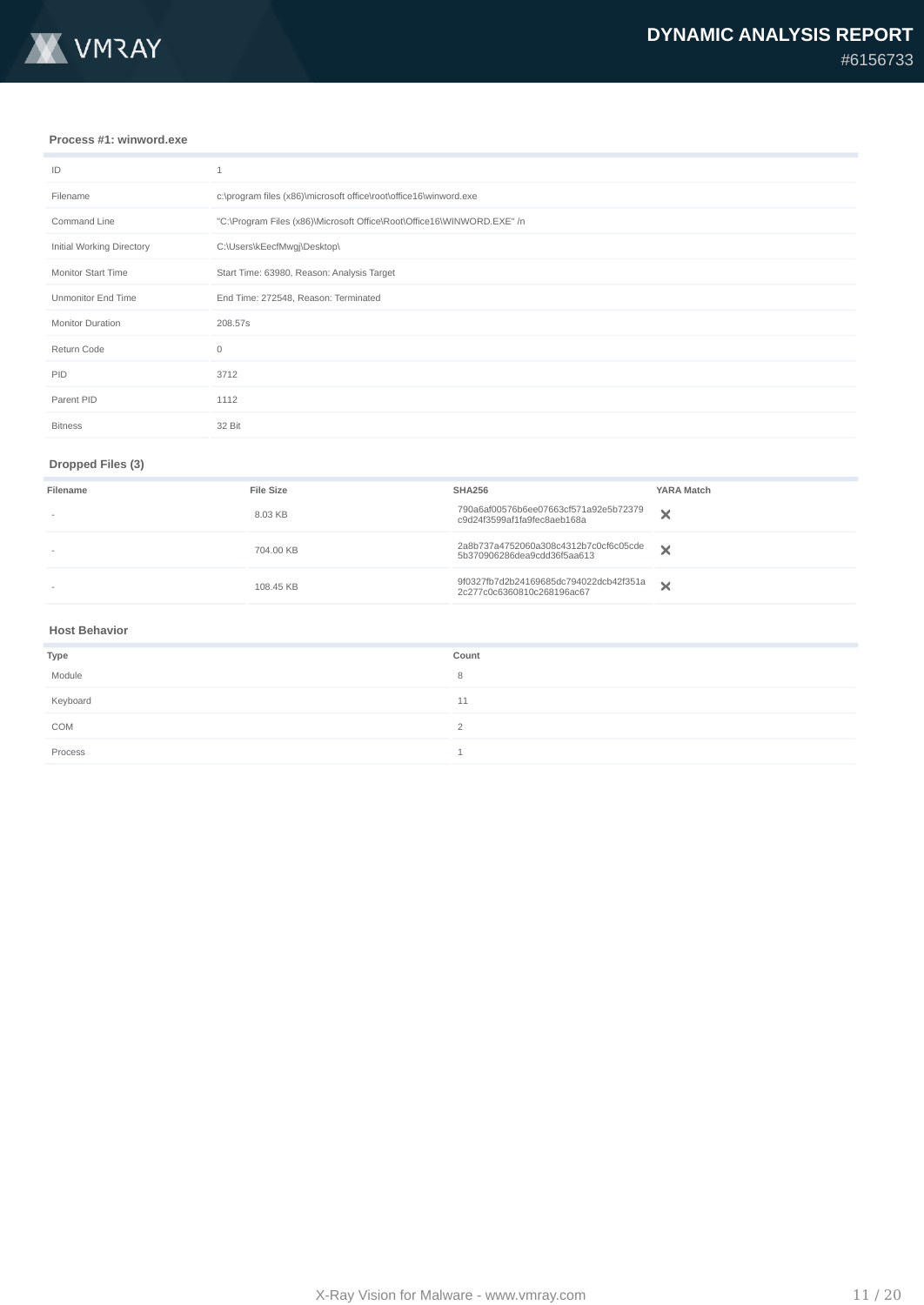

#### **Process #2: splwow64.exe**

| ID                        | $\overline{2}$                                  |
|---------------------------|-------------------------------------------------|
| Filename                  | c:\windows\splwow64.exe                         |
| Command Line              | C:\Windows\splwow64.exe 8192                    |
| Initial Working Directory | C:\Windows\                                     |
| Monitor Start Time        | Start Time: 106690, Reason: Child Process       |
| Unmonitor End Time        | End Time: 320549, Reason: Terminated by Timeout |
| Monitor Duration          | 213.86s                                         |
| Return Code               | Unknown                                         |
| PID                       | 3964                                            |
| Parent PID                | 3712                                            |
| <b>Bitness</b>            | 64 Bit                                          |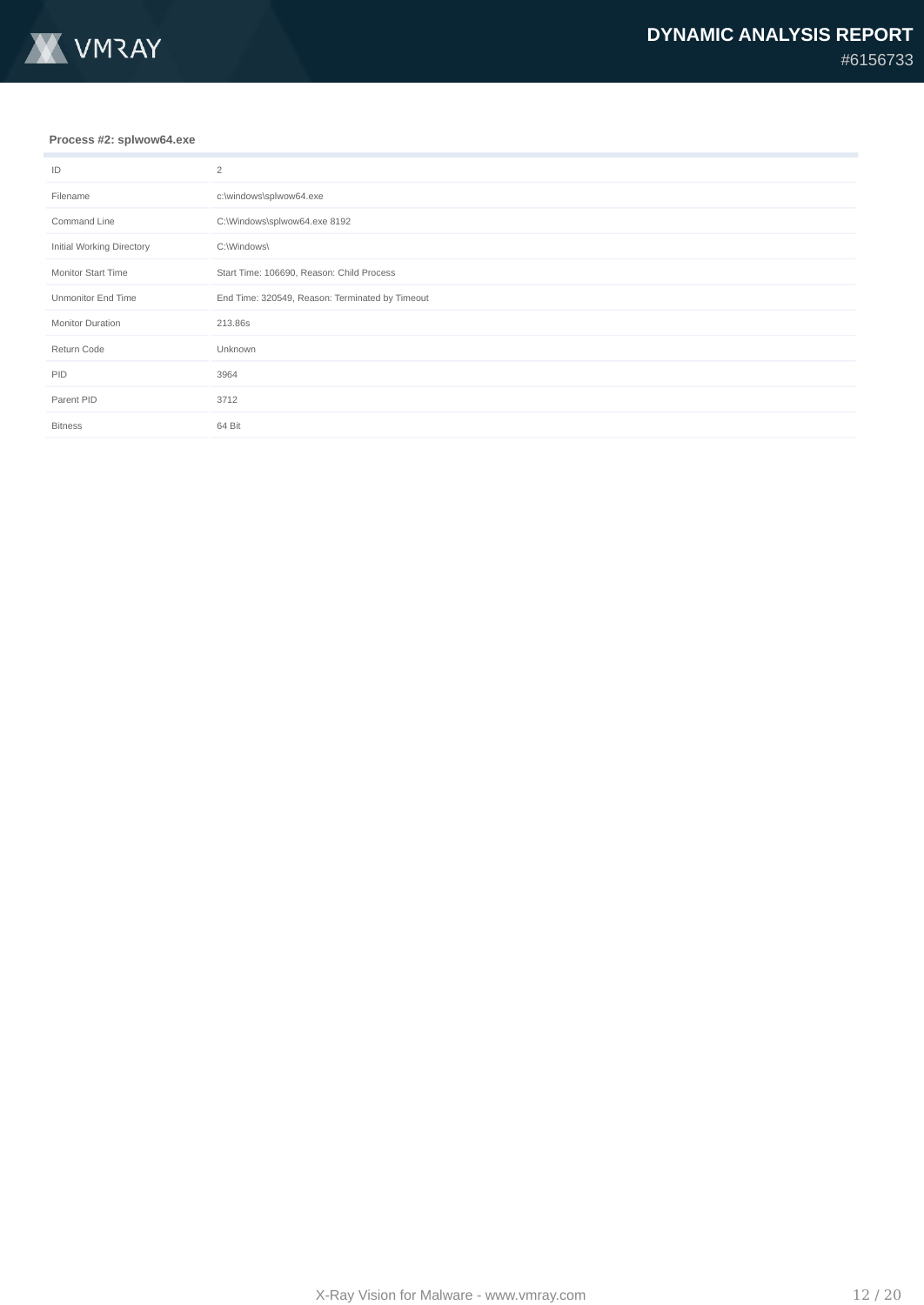

#### **Process #4: rundll32.exe**

| ID                        | 4                                                                                        |
|---------------------------|------------------------------------------------------------------------------------------|
| Filename                  | c:\windows\syswow64\rundll32.exe                                                         |
| Command Line              | rundll32.exe c:\users\keecfmwgj\appdata\roaming\microsoft\word\startup\ket.t,EUAYKIYBPAX |
| Initial Working Directory | C:\Users\kEecfMwgj\Desktop\                                                              |
| <b>Monitor Start Time</b> | Start Time: 133544, Reason: Child Process                                                |
| Unmonitor End Time        | End Time: 320549, Reason: Terminated by Timeout                                          |
| <b>Monitor Duration</b>   | 187.00s                                                                                  |
| Return Code               | Unknown                                                                                  |
| PID                       | 4044                                                                                     |
| Parent PID                | 3712                                                                                     |
| <b>Bitness</b>            | 32 Bit                                                                                   |

#### **Dropped Files (1)**

| Filename | File Size | <b>SHA256</b>                                                        | YARA Match |
|----------|-----------|----------------------------------------------------------------------|------------|
|          | 0 bytes   | e3b0c44298fc1c149afbf4c8996fb92427ae41<br>e4649b934ca495991b7852b855 |            |

#### **Host Behavior**

| Count |
|-------|
| 3     |
| 46    |
| 176   |
| 3     |
| 3     |
| 177   |
| $1\,$ |
| 3     |
| 3     |
|       |

#### **Network Behavior**

| Type        | Count |
|-------------|-------|
| <b>HTTP</b> | 11    |
| <b>TCP</b>  | 4     |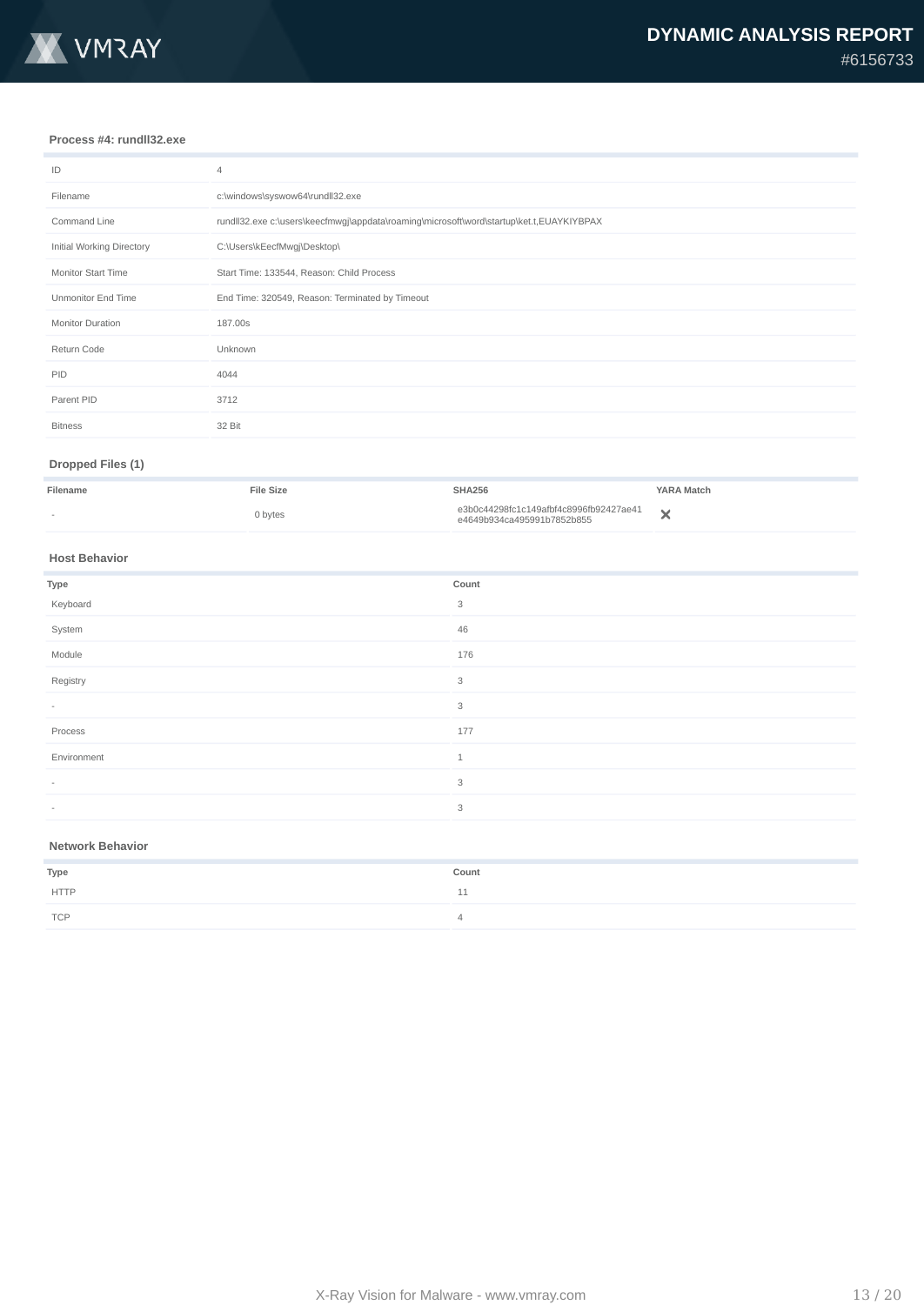

#### **Process #5: svchost.exe**

| ID                        | 5                                               |
|---------------------------|-------------------------------------------------|
| Filename                  | c:\windows\syswow64\svchost.exe                 |
| Command Line              | C:\Windows\SysWOW64\svchost.exe                 |
| Initial Working Directory | C:\Users\kEecfMwgj\Desktop\                     |
| Monitor Start Time        | Start Time: 164344, Reason: Child Process       |
| Unmonitor End Time        | End Time: 320549, Reason: Terminated by Timeout |
| <b>Monitor Duration</b>   | 156.21s                                         |
| Return Code               | Unknown                                         |
| PID                       | 2852                                            |
| Parent PID                | 4044                                            |
| <b>Bitness</b>            | 32 Bit                                          |

#### **Injection Information (3)**

| <b>Injection Type</b> | <b>Source Process</b>                           | Source / Target TID | Address / Name             | Size                     | <b>Success</b> | Count |
|-----------------------|-------------------------------------------------|---------------------|----------------------------|--------------------------|----------------|-------|
| Modify Memory         | #4: $c$ :<br>\windows\syswow64\run<br>dll32.exe | 0xfd0               | 0x400000(4194304)          | 0x48000                  | v              |       |
| Modify Memory         | #4: $c$ :<br>\windows\syswow64\run<br>dll32.exe | 0xfd0               | 0x7efde008(213056717<br>6) | 0x4                      |                |       |
| Modify Control Flow   | #4: $c$ :<br>\windows\syswow64\run<br>dll32.exe | 0xfd0/0xb28         |                            | $\overline{\phantom{a}}$ | v              |       |

#### **Dropped Files (1)**

| Filename | File Size | <b>SHA256</b>                                                        | <b>YARA Match</b> |
|----------|-----------|----------------------------------------------------------------------|-------------------|
|          | 12 bytes  | fd41cd2f48623ceb8d6d4fa774c80efa5c3f22c<br>94bfd7a7c59543772b585d9a1 |                   |

#### **Host Behavior**

| Type   | Count  |
|--------|--------|
| System | 3      |
| Module | 12     |
| Mutex  | 77     |
| File   | -<br>ь |

#### **Network Behavior**

| Type        | Count  |
|-------------|--------|
| <b>HTTP</b> |        |
| <b>DNS</b>  |        |
| <b>TCP</b>  | $\sim$ |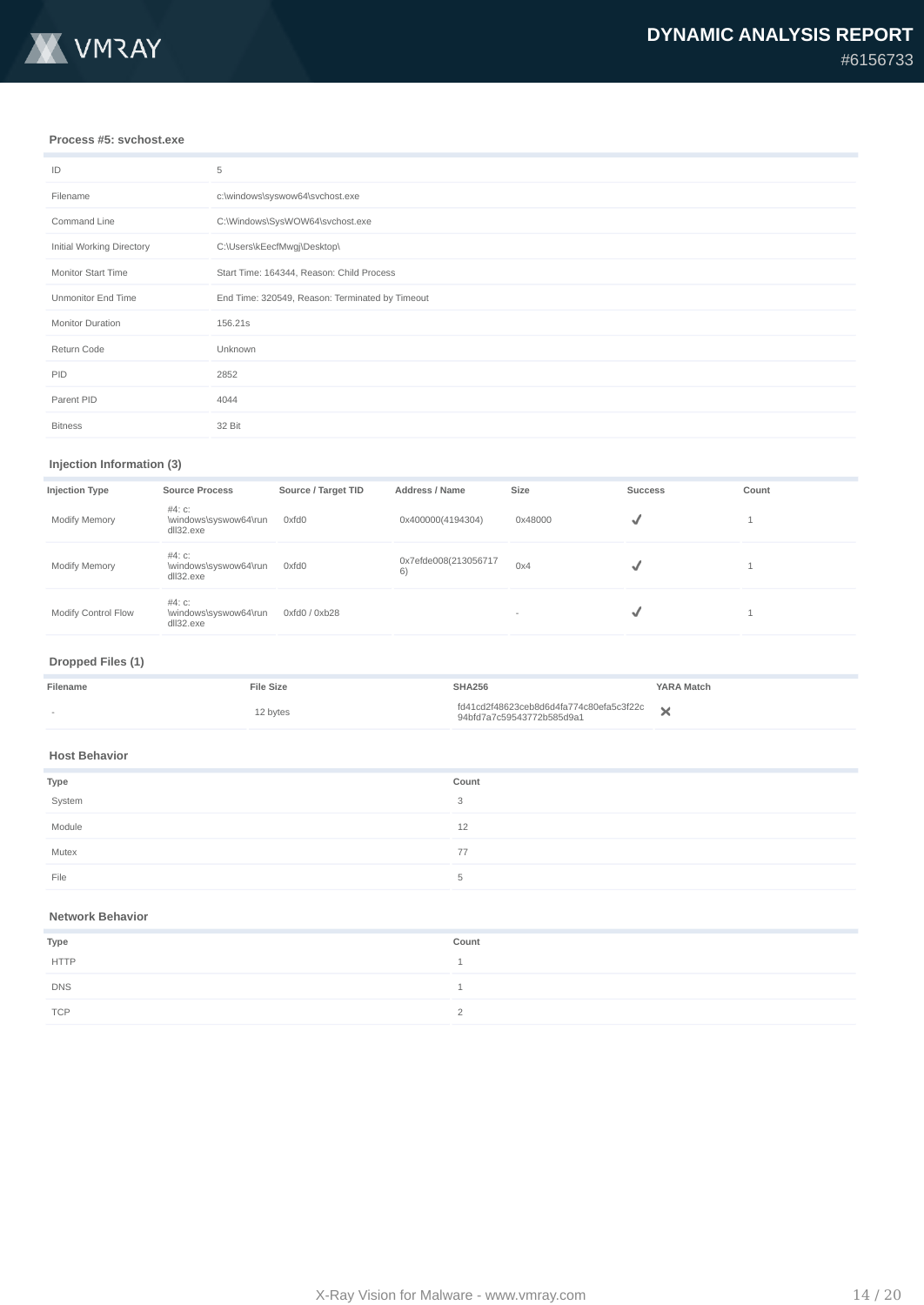

# **ARTIFACTS**

#### **File**

| <b>SHA256</b>                                                                | <b>Filenames</b>                                                                                                                 | Category        | Filesize   | <b>MIME Type</b>                                      | Operations           | Verdict          |
|------------------------------------------------------------------------------|----------------------------------------------------------------------------------------------------------------------------------|-----------------|------------|-------------------------------------------------------|----------------------|------------------|
| 0b22278ddb598d63f07e<br>b983bcf307e0852cd300<br>5c5bc15d4a4f26455562<br>c8ec | C:<br>\Users\kEecfMwgj\Deskt<br>op\0524 410939972821<br>8.doc                                                                    | Sample File     | 1304.50 KB | application/msword                                    |                      | <b>MALICIOUS</b> |
| 2a8b737a4752060a308<br>c4312b7c0cf6c05cde5b<br>370906286dea9cdd36f5<br>aa613 | C.<br>\users\keecfmwgj\appda<br>ta\local\temp\jax.k, c:<br>\users\keecfmwgj\appda<br>ta\roaming\microsoft\wor<br>d\startup\ket.t | Dropped File    | 704.00 KB  | application/<br>vnd.microsoft.portable-<br>executable | Access               | <b>MALICIOUS</b> |
| 94e60de577c84625da6<br>9f785ffe7e24c889bfa69<br>23dc7b017c21e8a313e<br>4e8e1 |                                                                                                                                  | Downloaded File | 267.01 KB  | application/<br>vnd.microsoft.portable-<br>executable |                      | <b>MALICIOUS</b> |
| 9ce6c2ffdc33040c55cbc<br>1ead970415494022a15<br>4b02cee02aded3727faf<br>79d6 | jax.k                                                                                                                            | Embedded File   | 704.17 KB  | application/<br>vnd.microsoft.portable-<br>executable |                      | <b>MALICIOUS</b> |
| 790a6af00576b6ee0766<br>3cf571a92e5b72379c9d<br>24f3599af1fa9fec8aeb1<br>68a | C.<br>\users\keecfmwgj\appda<br>ta\local\gdipfontcachev1<br>.dat                                                                 | Dropped File    | 8.03 KB    | application/octet-stream                              |                      | <b>CLEAN</b>     |
| 9f0327fb7d2b24169685<br>dc794022dcb42f351a2c<br>277c0c6360810c268196<br>ac67 | $C$ :<br>\users\keecfmwgj\appda<br>ta\local\gdipfontcachev1<br>.dat                                                              | Dropped File    | 108.45 KB  | application/octet-stream                              |                      | <b>CLEAN</b>     |
| fd41cd2f48623ceb8d6d<br>4fa774c80efa5c3f22c94<br>bfd7a7c59543772b585d<br>9a1 | C:<br>\ProgramData\kaosdma.<br>txt                                                                                               | Downloaded File | 12 bytes   | text/plain                                            | Read, Access, Create | <b>CLEAN</b>     |
| 0f0408e2350bcecbe61c<br>16cb9f083f1db2cca75be<br>4e5f5b00be7aba408407<br>662 |                                                                                                                                  | Downloaded File | 121 bytes  | text/plain                                            |                      | <b>CLEAN</b>     |
| ca6b8165af0d6032dabc<br>2a818b5c08eeca3d29e<br>d612e0deb88a64e58ba<br>e47a86 |                                                                                                                                  | Downloaded File | 52 bytes   | text/plain                                            |                      | <b>CLEAN</b>     |
| 8bc8e15ebd0428201a5<br>9b41612a9da6284ace3<br>847cae6d0711a23a176<br>c11cbf1 |                                                                                                                                  | Downloaded File | 12 bytes   | text/plain                                            |                      | <b>CLEAN</b>     |
| dbf3eff77c45528798443<br>b7335e45ae229f3036db<br>4081551e1cf8456a074a<br>c72 |                                                                                                                                  | Downloaded File | 12 bytes   | text/plain                                            |                      | <b>CLEAN</b>     |
| fdf73d5b987ef1e4a58ec<br>ee1e654161ecac8dc2f6<br>100191410301/00838ca8<br>9a |                                                                                                                                  | Downloaded File | 12 bytes   | text/plain                                            |                      | <b>CLEAN</b>     |
| bc8b832fd2a68c177d4f<br>5ecee42000ae6255a84<br>45a53c6f1a4d3817226d<br>f73a2 |                                                                                                                                  | Downloaded File | 12 bytes   | text/plain                                            |                      | <b>CLEAN</b>     |
| a9f28f5c27f1d7a358580<br>36a7775bec833b42436<br>2ebe7b630168cd096f9b<br>1a60 |                                                                                                                                  | Downloaded File | 12 bytes   | text/plain                                            |                      | <b>CLEAN</b>     |
| 99050ff7c9cd2eeb5210<br>3a3ebb1bdbbf2daad4ce<br>c2e31f09c397a1a9a93a<br>58c7 |                                                                                                                                  | Downloaded File | 12 bytes   | text/plain                                            |                      | <b>CLEAN</b>     |
| cfa5f5b6696abeb299fa0<br>621b62c56c14aaa2d36<br>7a0583933472f007a885<br>874f |                                                                                                                                  | Downloaded File | 12 bytes   | text/plain                                            |                      | <b>CLEAN</b>     |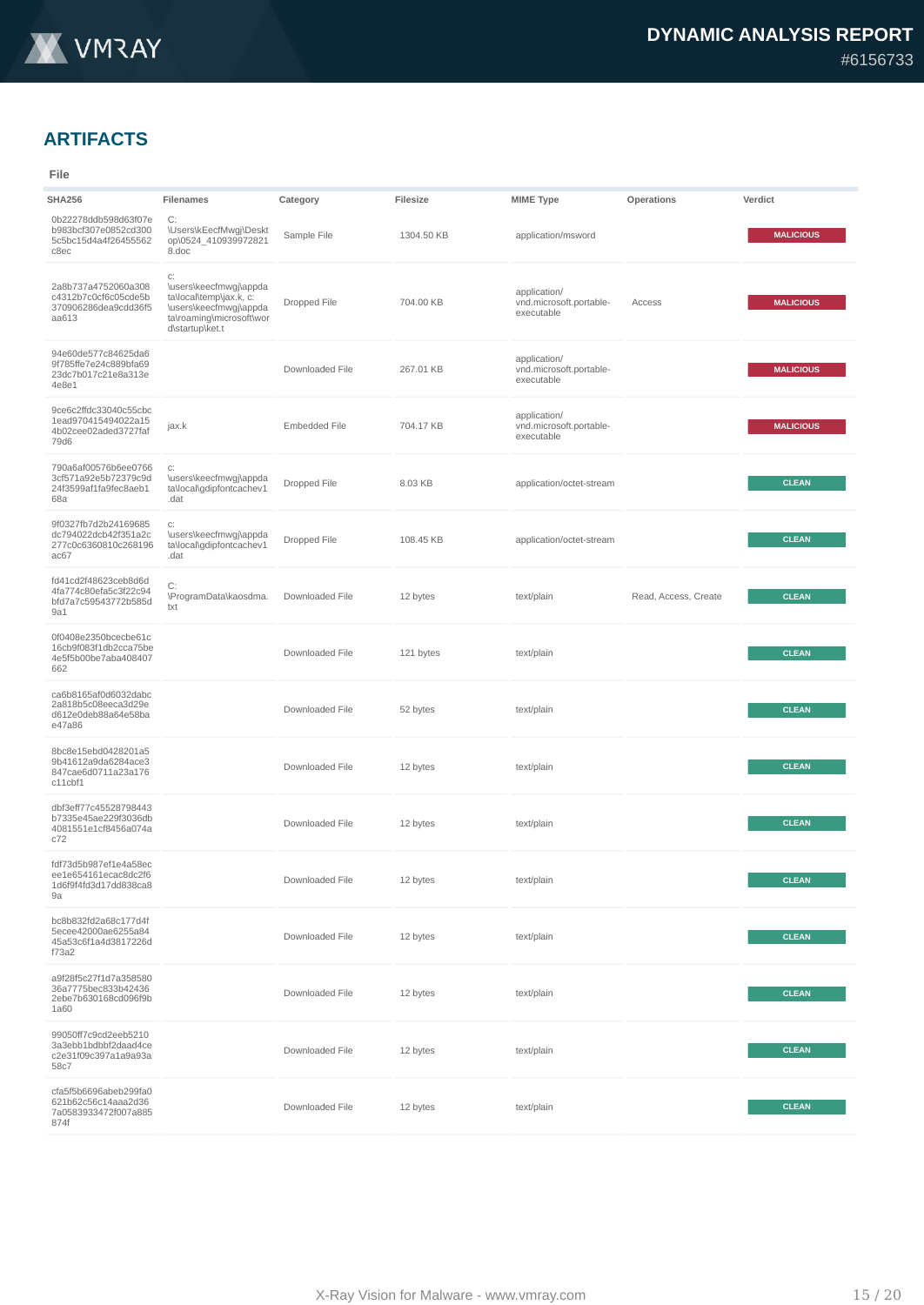

# **DYNAMIC ANALYSIS REPORT**

|  | #6156733 |  |
|--|----------|--|
|  |          |  |

| <b>SHA256</b><br>90229e3b878f46a7e4a2<br>b4e89558a450d8e2157<br>8b8e57c993e3ad638df5  | Filenames<br>0.PNG | Category<br>Embedded File                                                                                                   |                   | Filesize<br>551.13 KB |                      | <b>MIME Type</b><br>image/png | Operations          |              | Verdict<br><b>CLEAN</b> |
|---------------------------------------------------------------------------------------|--------------------|-----------------------------------------------------------------------------------------------------------------------------|-------------------|-----------------------|----------------------|-------------------------------|---------------------|--------------|-------------------------|
| 32041<br>5f9b76346c88e6aa464b<br>68e994dd0f9edd321c40<br>b7937233c589ec8751f4<br>fb97 | 2.EMF              | Embedded File                                                                                                               |                   | 4.85 KB               |                      | application/octet-stream      |                     |              | <b>CLEAN</b>            |
| Filename                                                                              |                    |                                                                                                                             |                   |                       |                      |                               |                     |              |                         |
| Filename                                                                              |                    | Category                                                                                                                    |                   |                       | Operations           |                               | Verdict             |              |                         |
| С.<br>\users\keecfmwgj\appdata\roaming\microsoft\<br>word\startup\ket.t               |                    | Dropped File                                                                                                                |                   |                       | Access               |                               |                     | <b>CLEAN</b> |                         |
| C:\Windows\SysWOW64\rundll32.exe                                                      |                    | <b>Accessed File</b>                                                                                                        |                   |                       | Access               |                               |                     | <b>CLEAN</b> |                         |
| C:\ProgramData                                                                        |                    | Accessed File                                                                                                               |                   |                       | Access, Create       |                               |                     | <b>CLEAN</b> |                         |
| C:\ProgramData\kaosdma.txt                                                            |                    | Downloaded File                                                                                                             |                   |                       | Read, Access, Create |                               |                     | <b>CLEAN</b> |                         |
| URL                                                                                   |                    |                                                                                                                             |                   |                       |                      |                               |                     |              |                         |
| URL                                                                                   | Category           |                                                                                                                             | <b>IP Address</b> |                       | Country              |                               | <b>HTTP Methods</b> | Verdict      |                         |
| http://euvereginumet.ru/8/<br>forum.php                                               |                    |                                                                                                                             | 77.222.52.246     |                       |                      |                               | POST                |              | <b>MALICIOUS</b>        |
| http://gromber6.ru/<br>6hjusfd8.exe                                                   |                    |                                                                                                                             | 8.211.5.232       |                       |                      |                               | <b>GET</b>          |              | <b>SUSPICIOUS</b>       |
| http://api.ipify.org                                                                  |                    |                                                                                                                             | 54.225.165.85     |                       |                      |                               | <b>GET</b>          |              | <b>CLEAN</b>            |
| http://api.ipify.org/?<br>format=xml                                                  |                    |                                                                                                                             | 54.225.165.85     |                       |                      |                               | <b>GET</b>          |              | <b>CLEAN</b>            |
| http://thowerteigime.com/8/<br>forum.php                                              |                    |                                                                                                                             | 90.156.143.87     |                       |                      |                               | POST                |              | <b>CLEAN</b>            |
| Domain                                                                                |                    |                                                                                                                             |                   |                       |                      |                               |                     |              |                         |
| Domain                                                                                | <b>IP Address</b>  |                                                                                                                             |                   | Country               |                      | Protocols                     |                     | Verdict      |                         |
| euvereginumet.ru                                                                      | 77.222.52.246      |                                                                                                                             |                   |                       |                      | DNS, HTTP                     |                     |              | <b>MALICIOUS</b>        |
| sweyblidian.com                                                                       | 185.100.65.29      |                                                                                                                             |                   |                       |                      | <b>DNS</b>                    |                     |              | <b>MALICIOUS</b>        |
| gromber6.ru                                                                           | 8.211.5.232        |                                                                                                                             |                   |                       |                      | DNS, HTTP                     |                     |              | <b>SUSPICIOUS</b>       |
| api.ipify.org                                                                         |                    | 54.225.144.221, 107.22.233.72,<br>23.21.48.44, 50.19.252.36,<br>50.19.96.218, 54.235.175.90,<br>54.225.165.85, 23.21.76.253 |                   |                       |                      | DNS, HTTP                     |                     |              | <b>CLEAN</b>            |
| nagano-19599.herokussl.com                                                            |                    | 54.225.144.221, 107.22.233.72,<br>23.21.48.44, 50.19.252.36,<br>50.19.96.218, 54.235.175.90,<br>54.225.165.85, 23.21.76.253 |                   |                       |                      | <b>DNS</b>                    |                     |              | <b>CLEAN</b>            |
| elb097307-934924932.us-<br>east-1.elb.amazonaws.com                                   |                    | 54.225.144.221, 107.22.233.72,<br>23.21.48.44, 50.19.252.36,<br>50.19.96.218, 54.235.175.90,<br>54.225.165.85, 23.21.76.253 |                   |                       |                      | <b>DNS</b>                    |                     |              | <b>CLEAN</b>            |
| thowerteigime.com                                                                     | 90.156.143.87      |                                                                                                                             |                   |                       |                      | DNS, HTTP                     |                     |              | <b>CLEAN</b>            |
| ΙP                                                                                    |                    |                                                                                                                             |                   |                       |                      |                               |                     |              |                         |
| IP Address                                                                            | Domains            |                                                                                                                             |                   | Country               |                      | Protocols                     |                     | Verdict      |                         |
| 185.100.65.29                                                                         |                    | sweyblidian.com                                                                                                             |                   | Kazakhstan            |                      | DNS, TCP                      |                     |              | <b>MALICIOUS</b>        |
| 192.168.0.1                                                                           |                    |                                                                                                                             | ÷                 |                       |                      | DNS, UDP                      |                     |              | <b>CLEAN</b>            |
| 90.156.143.87                                                                         |                    | thowerteigime.com                                                                                                           |                   | Russia                |                      | DNS, HTTP, TCP                |                     |              | <b>CLEAN</b>            |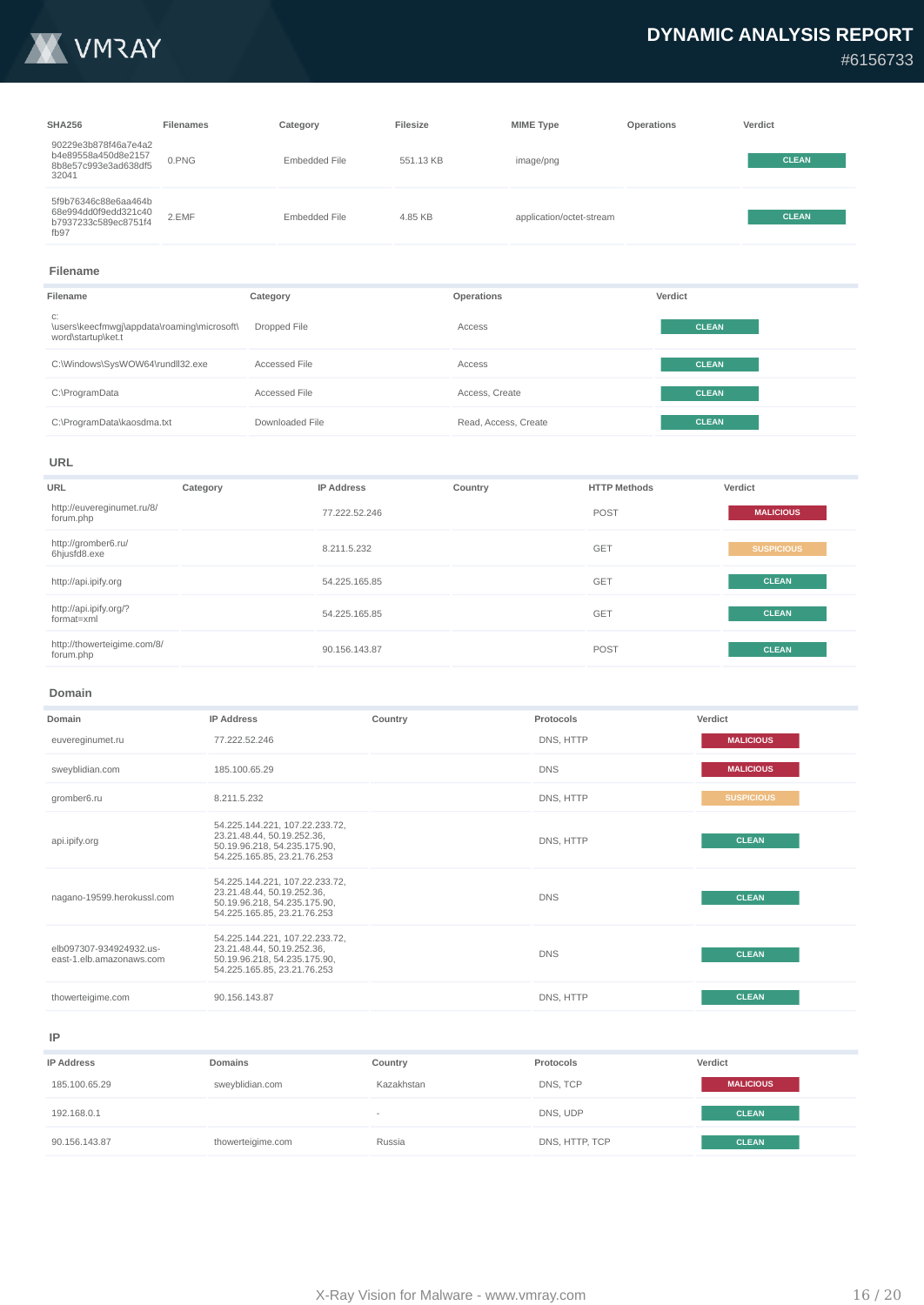

W VMRAY

| #6156733 |  |
|----------|--|
|          |  |
|          |  |

| <b>IP Address</b> | Domains                                                                                              | Country              | Protocols      | Verdict      |
|-------------------|------------------------------------------------------------------------------------------------------|----------------------|----------------|--------------|
| 54.225.165.85     | elb097307-934924932.us-<br>east-1.elb.amazonaws.com,<br>nagano-19599.herokussl.com,<br>api.ipify.org | <b>United States</b> | DNS, HTTP, TCP | <b>CLEAN</b> |
| 8.211.5.232       | gromber6.ru                                                                                          | Singapore            | DNS, HTTP, TCP | <b>CLEAN</b> |
| 77.222.52.246     | euvereginumet.ru                                                                                     | Russia               | DNS, HTTP, TCP | <b>CLEAN</b> |
| 54.235.175.90     | elb097307-934924932.us-<br>east-1.elb.amazonaws.com,<br>nagano-19599.herokussl.com,<br>api.ipify.org | <b>United States</b> | <b>DNS</b>     | <b>CLEAN</b> |
| 54.225.144.221    | elb097307-934924932.us-<br>east-1.elb.amazonaws.com.<br>nagano-19599.herokussl.com,<br>api.ipify.org | <b>United States</b> | <b>DNS</b>     | <b>CLEAN</b> |
| 50.19.252.36      | elb097307-934924932.us-<br>east-1.elb.amazonaws.com,<br>nagano-19599.herokussl.com,<br>api.ipify.org | <b>United States</b> | <b>DNS</b>     | <b>CLEAN</b> |
| 23.21.48.44       | elb097307-934924932.us-<br>east-1.elb.amazonaws.com.<br>nagano-19599.herokussl.com,<br>api.ipify.org | <b>United States</b> | <b>DNS</b>     | <b>CLEAN</b> |
| 107.22.233.72     | elb097307-934924932.us-<br>east-1.elb.amazonaws.com,<br>nagano-19599.herokussl.com,<br>api.ipify.org | <b>United States</b> | <b>DNS</b>     | <b>CLEAN</b> |
| 23.21.76.253      | elb097307-934924932.us-<br>east-1.elb.amazonaws.com.<br>nagano-19599.herokussl.com,<br>api.ipify.org | <b>United States</b> | <b>DNS</b>     | <b>CLEAN</b> |
| 50.19.96.218      | elb097307-934924932.us-<br>east-1.elb.amazonaws.com,<br>nagano-19599.herokussl.com,<br>api.ipify.org | <b>United States</b> | <b>DNS</b>     | <b>CLEAN</b> |
| Email             |                                                                                                      |                      |                |              |

#### **Email Address**

-

-

### **Mutex**

| Name                                           | Operations | <b>Parent Process Name</b> | Verdict      |
|------------------------------------------------|------------|----------------------------|--------------|
| hrth                                           | access     | svchost.exe                | <b>CLEAN</b> |
| o;jtfytyjftyjftyjftyj;ijo;                     | access     | svchost.exe                | <b>CLEAN</b> |
| ijlhlkwaftyjftyjftjftyh;joi;i                  | access     | svchost.exe                | <b>CLEAN</b> |
| ah;waeh;jftyjftyjfiftfdgaf                     | access     | svchost.exe                | <b>CLEAN</b> |
| hotyjftyj;afdh                                 | access     | svchost.exe                | <b>CLEAN</b> |
| whftyjftyjftyjtfyjtfyjtfyj;ijo;h               | access     | svchost.exe                | <b>CLEAN</b> |
| whoareyoutellmeandilltellwhoyou                | access     | svchost.exe                | <b>CLEAN</b> |
| Registry                                       |            |                            |              |
| <b>Registry Key</b>                            | Operations | <b>Parent Process Name</b> | Verdict      |
| HKEY_CURRENT_USER\Software\Borland\L<br>ocales | access     | rundll32.exe               | <b>CLEAN</b> |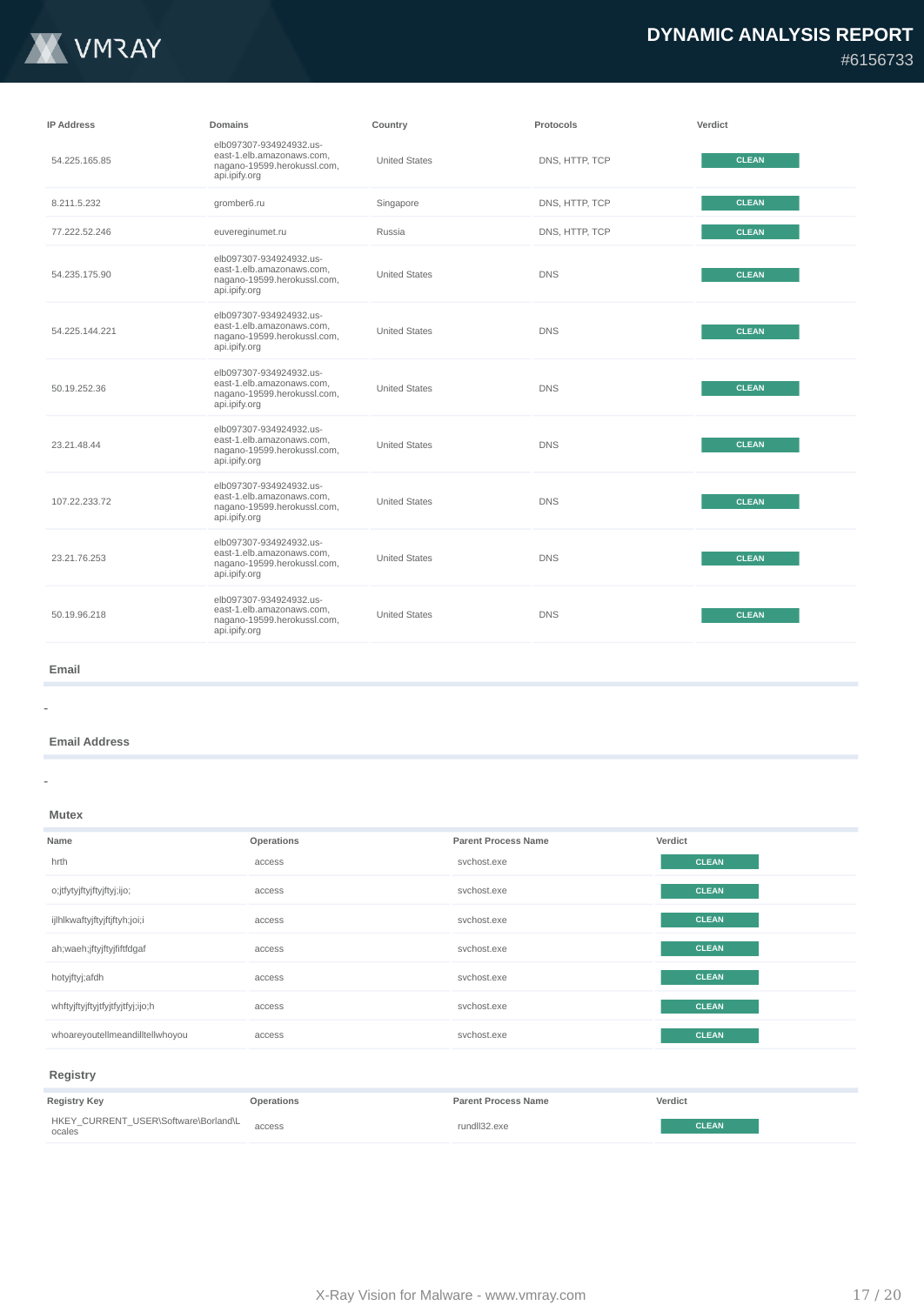

| Registry Key                                          | Operations |                                                                                                   | <b>Parent Process Name</b> |                   | Verdict      |
|-------------------------------------------------------|------------|---------------------------------------------------------------------------------------------------|----------------------------|-------------------|--------------|
| HKEY LOCAL MACHINE\Software\Borland\<br>Locales       | access     |                                                                                                   | rundll32.exe               |                   | <b>CLEAN</b> |
| HKEY CURRENT USER\Software\Borland\<br>Delphi\Locales | access     |                                                                                                   | rundll32.exe               |                   | <b>CLEAN</b> |
| <b>Process</b>                                        |            |                                                                                                   |                            |                   |              |
| <b>Process Name</b>                                   |            | Commandline                                                                                       |                            | Verdict           |              |
| rundll32.exe                                          |            | rundll32,exe c:<br>\users\keecfmwgj\appdata\roaming\microsoft\word\startup\ket.<br>t, EUAYKIYBPAX |                            | <b>SUSPICIOUS</b> |              |
| sychost.exe                                           |            | C:\Windows\SysWOW64\svchost.exe                                                                   |                            | <b>SUSPICIOUS</b> |              |
| winword.exe                                           |            | "C:\Program Files (x86)\Microsoft<br>Office\Root\Office16\WINWORD.EXE" /n                         |                            | <b>CLEAN</b>      |              |
| splwow64.exe                                          |            | C:\Windows\splwow64.exe 8192                                                                      |                            | <b>CLEAN</b>      |              |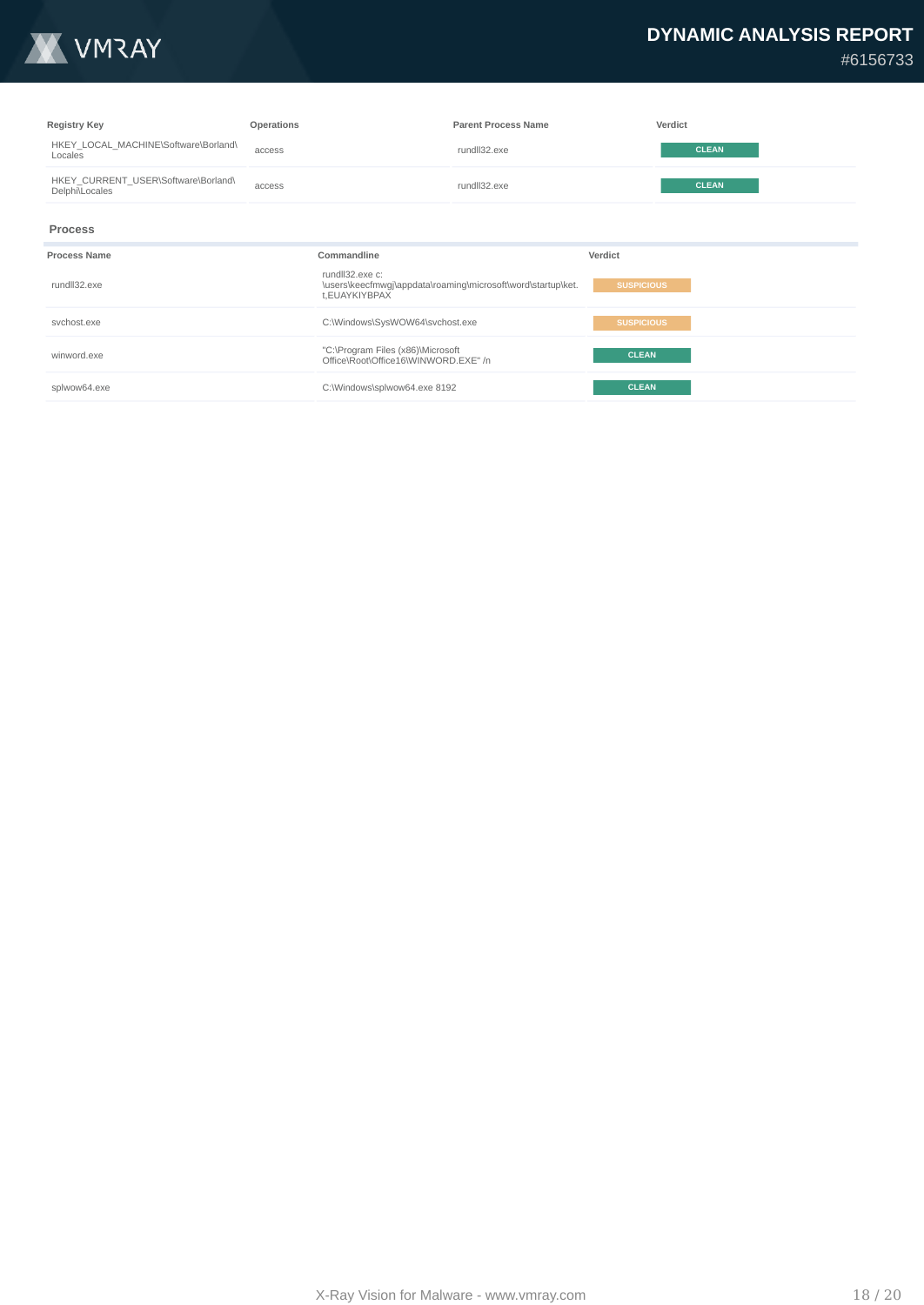

# **YARA / AV**

#### **YARA (4)**

| <b>Ruleset Name</b> | <b>Rule Name</b>                       | <b>Rule Description</b>                    | File Type     | Filename                                       | Classification | Verdict |
|---------------------|----------------------------------------|--------------------------------------------|---------------|------------------------------------------------|----------------|---------|
| Ransomware          | WastedLockerShellcode                  | WastedLocker payload<br>decryption routine | Memory Dump   | - 1                                            | Ransomware     | 5/5     |
|                     | Document Contains E                    | PE file inside a                           |               | C:<br>\Users\kEecfMwgj\Deskt                   |                |         |
| Malicious-Documents | mbedded PE File                        | document; possible<br>malware dropper      | Sample File   | op\0524 410939972821<br>8.doc                  |                | 3/5     |
|                     |                                        |                                            |               | C:                                             |                |         |
| Malicious-Documents | Document Contains E<br>mbedded PE File | PE file inside a<br>document; possible     | Sample File   | \Users\kEecfMwgj\Deskt<br>op\0524 410939972821 |                | 3/5     |
|                     |                                        | malware dropper                            |               | 8.doc                                          |                |         |
|                     | Document Contains E                    | PE file inside a                           |               |                                                |                |         |
| Malicious-Documents | mbedded PE File                        | document; possible<br>malware dropper      | Embedded File | jax.k                                          |                | 3/5     |

### **Antivirus (7)**

| File Type         | <b>Threat Name</b>           | Filename                                                  | Verdict          |
|-------------------|------------------------------|-----------------------------------------------------------|------------------|
| SAMPLE            | Gen: Variant. Jacard. 222844 | C:<br>\Users\kEecfMwgj\Desktop\0524 410939972<br>8218.doc | <b>MALICIOUS</b> |
| <b>EMBEDDED</b>   | Gen: Variant. Jacard. 222844 | jax.k                                                     | <b>MALICIOUS</b> |
| <b>DOWNLOADED</b> | Trojan.GenericKD.45628116    |                                                           | <b>MALICIOUS</b> |
| WEB REQUEST       | Trojan.GenericKD.45628116    |                                                           | <b>MALICIOUS</b> |
| <b>DROPPED</b>    | Gen: Variant. Jacard. 222844 | $\overline{\phantom{a}}$                                  | <b>MALICIOUS</b> |
| MEMORY DUMP       | Generic.Mint.Zamg.3.10EEB7F3 |                                                           | <b>MALICIOUS</b> |
| MEMORY DUMP       | Gen: Variant. Razy. 832814   | $\overline{\phantom{a}}$                                  | <b>MALICIOUS</b> |